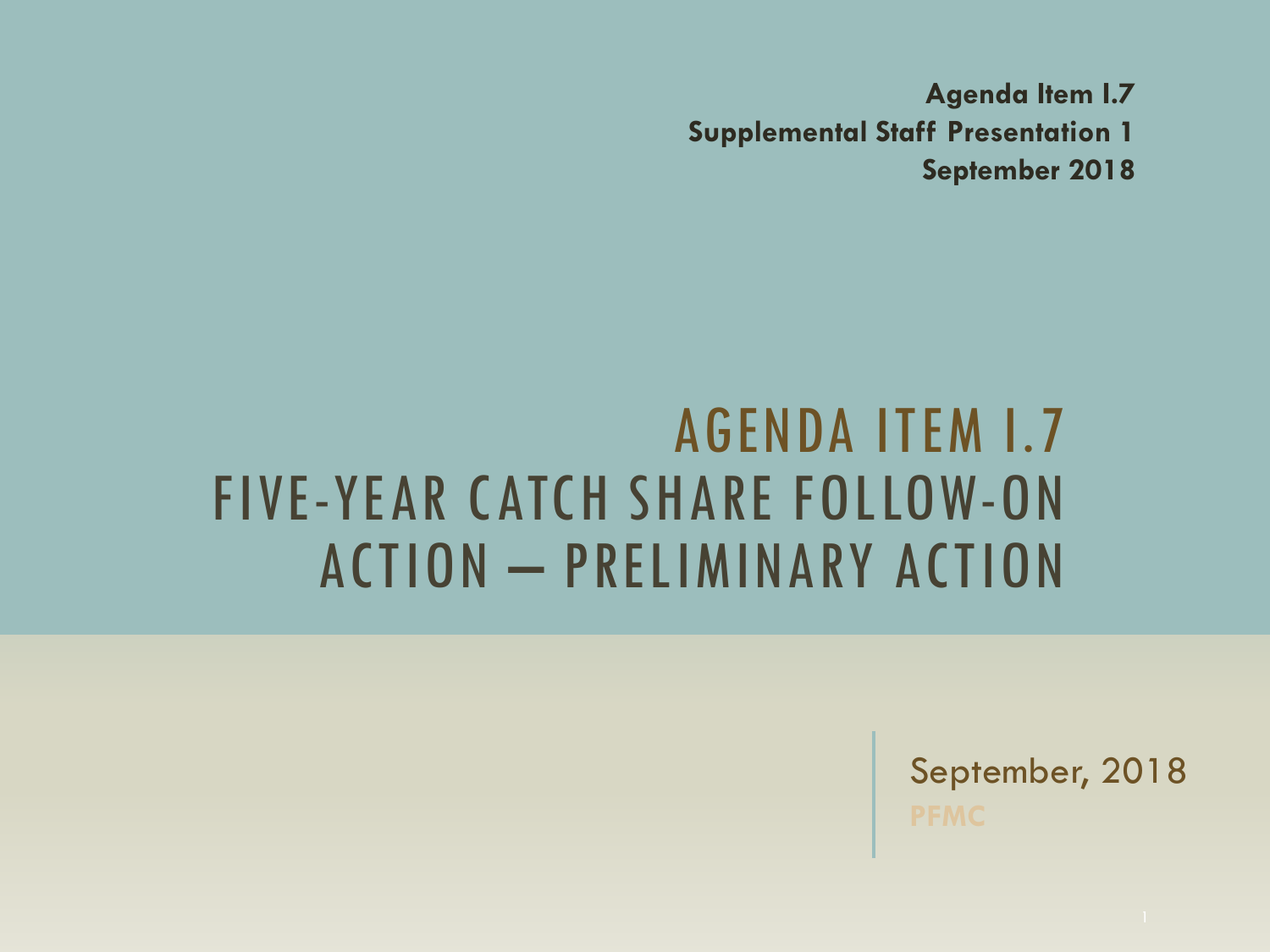# **ACTION**

**Adopt purpose and need statements and range of alternatives on blackgill rockfish vessel QP limits.**

**Adopt preliminary preferred alternatives (PPA) for the five-year catch share program follow-on actions.** 

### **Final action slated for November, 2018.**

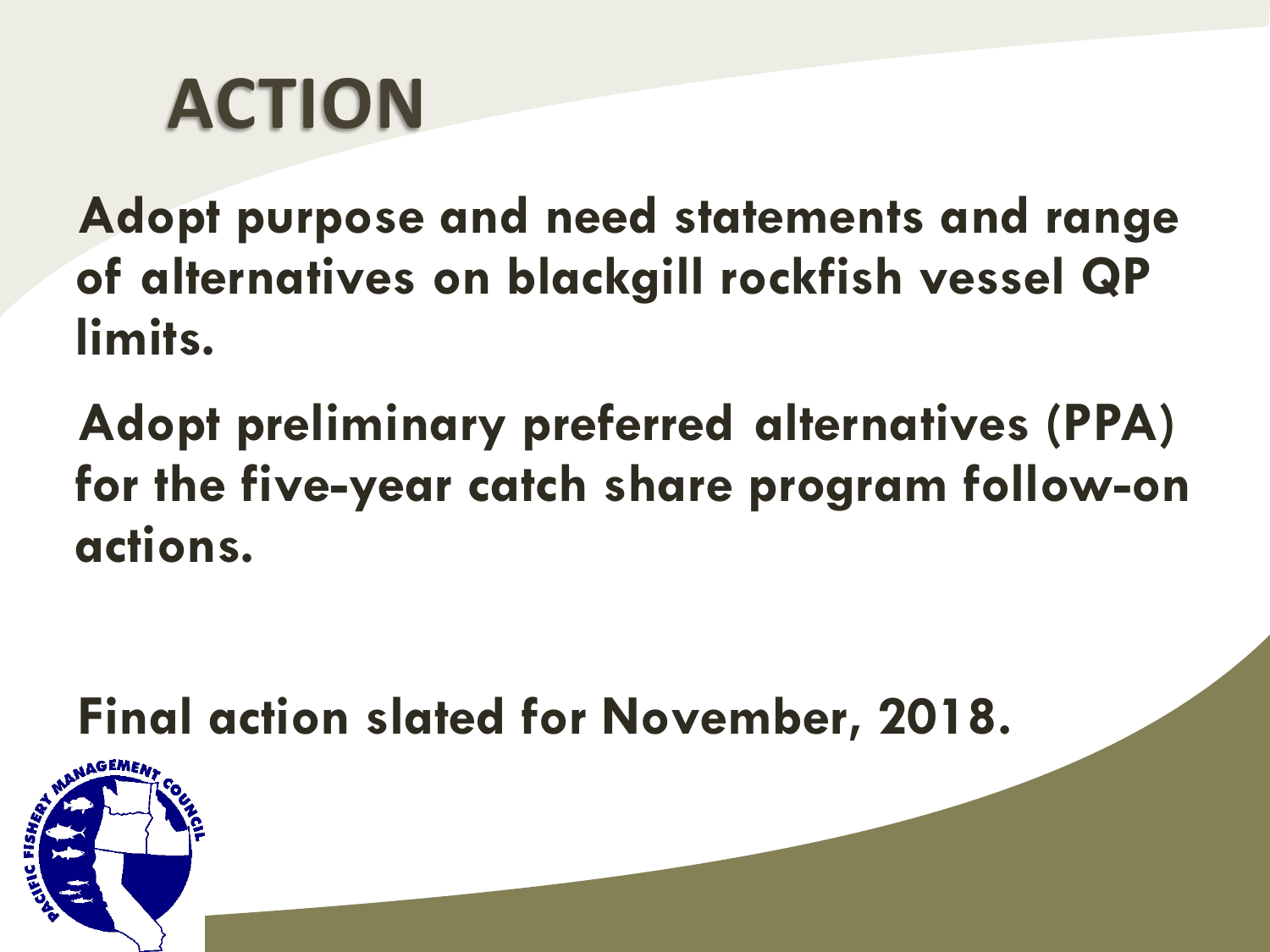## **AGENDA ITEM I.7 ATTACHMENT 1**

**Alternatives listed in Table 1**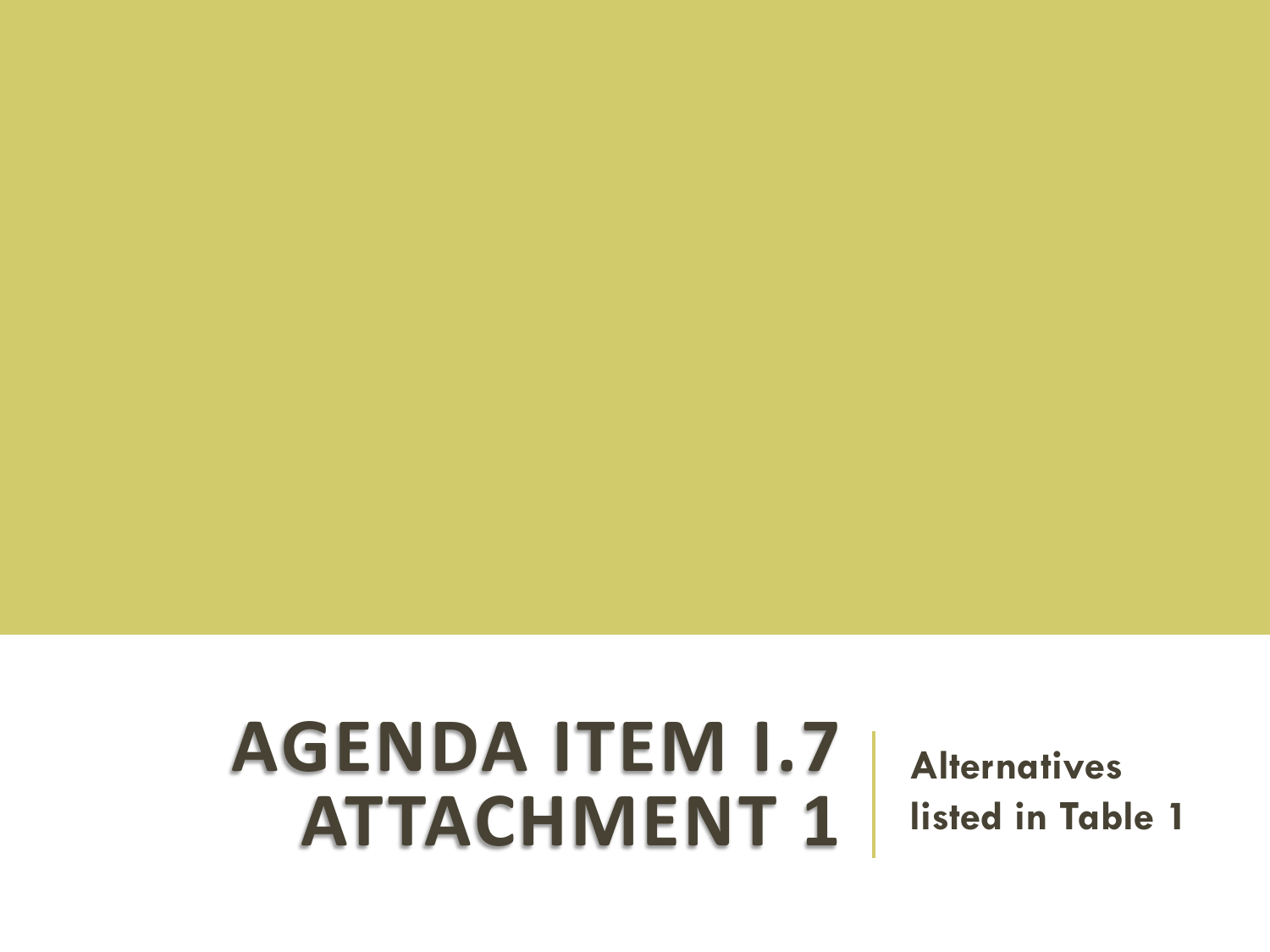# **ISSUES**

- At-sea Fishery Set Asides (PPA)
- Vessel QP Limits for Blackgill (P&N, ROA, PPA)
- Shorebased Sector Needs (PPA)
- $\textsf{ICP}$  Accum Lim (PPA + rule for assessing ownership)
- New Data Collections
	- Catcher Processor (PPA)
	- QS Account Holders (PPA)

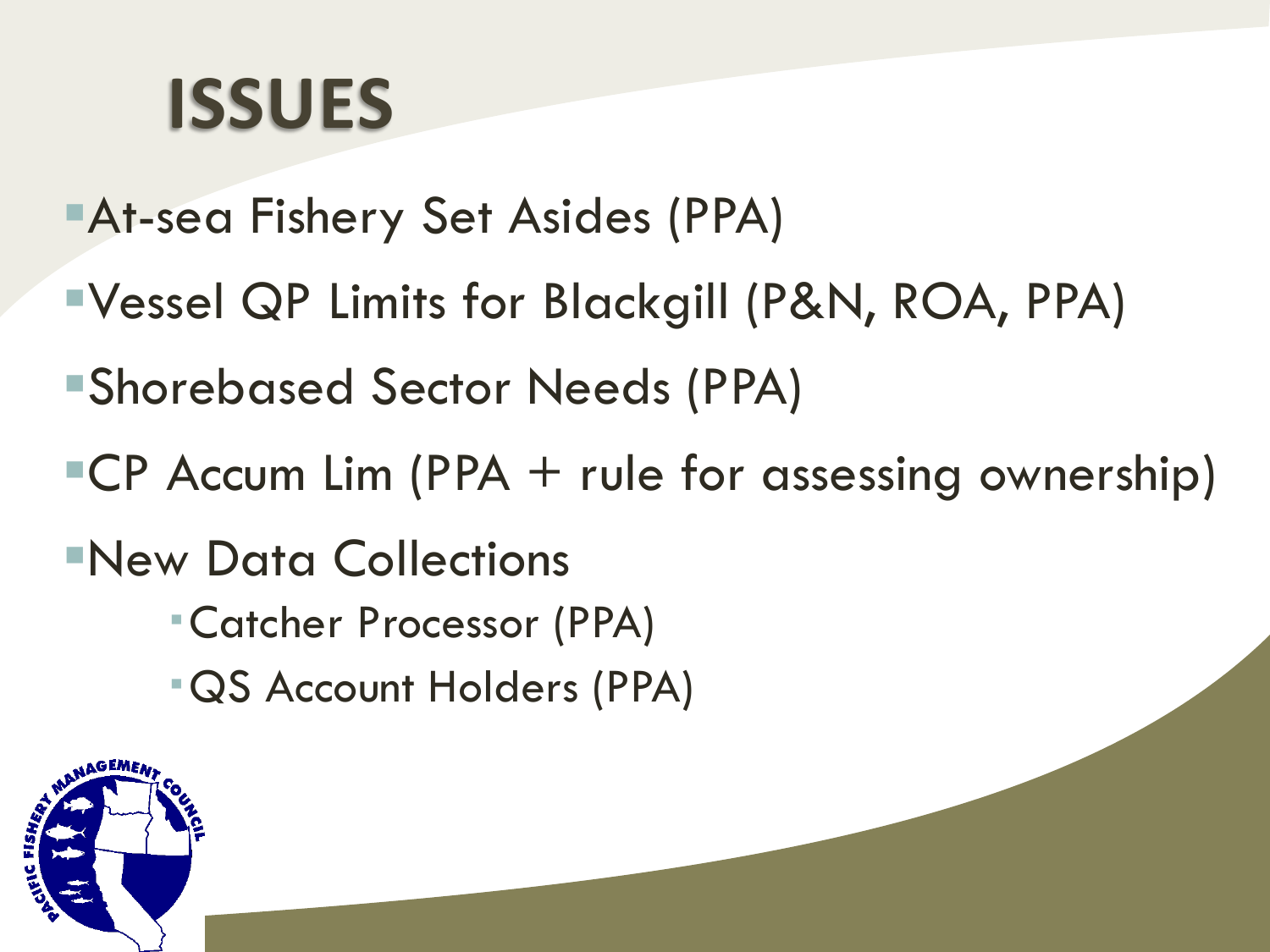# **AT-SEA SET-ASIDES** • **Action**

- **Background**
- 
- **Analysis**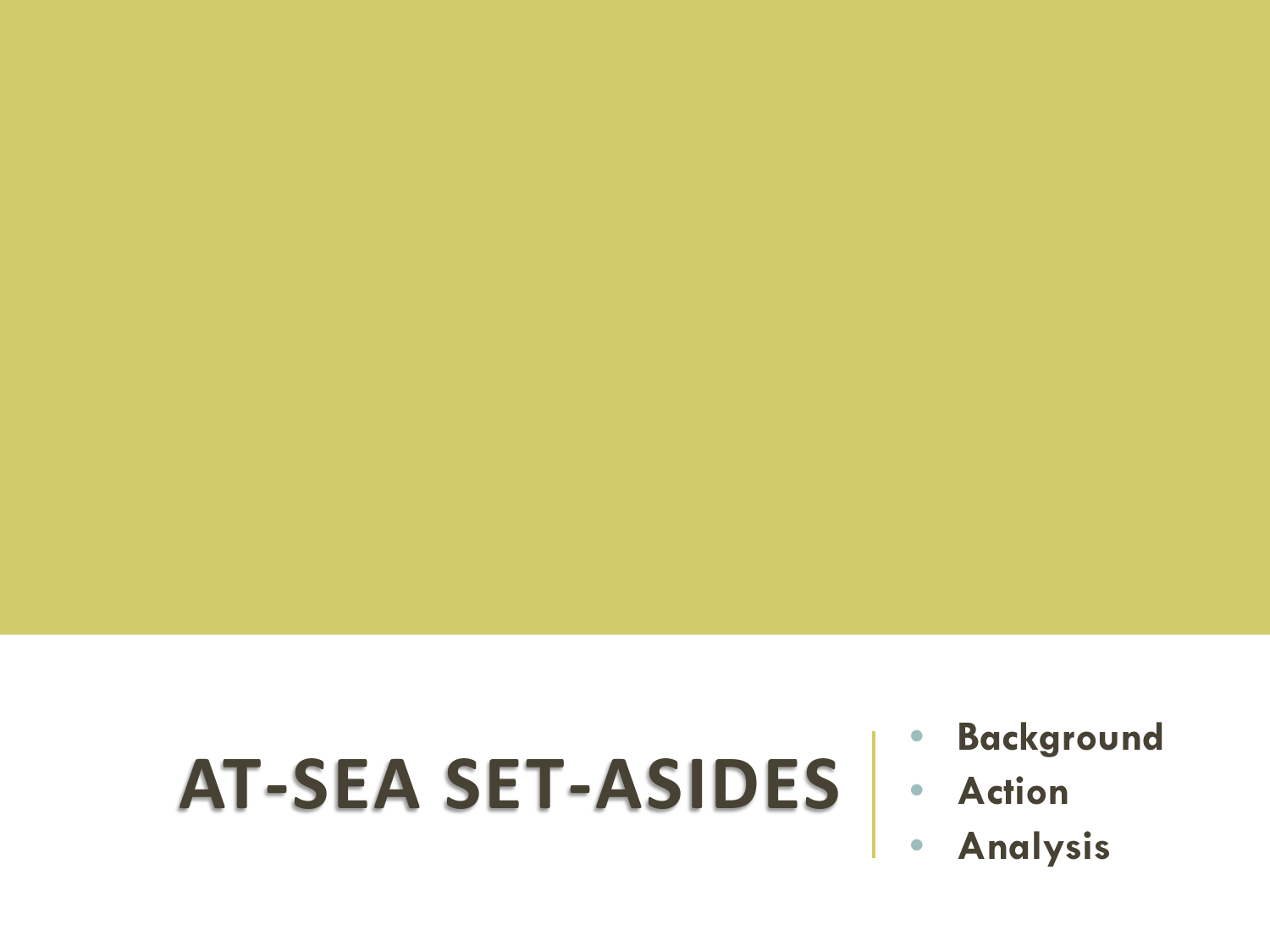

- Canary allocated biennially
- Widow Rockfish allocated in FMP

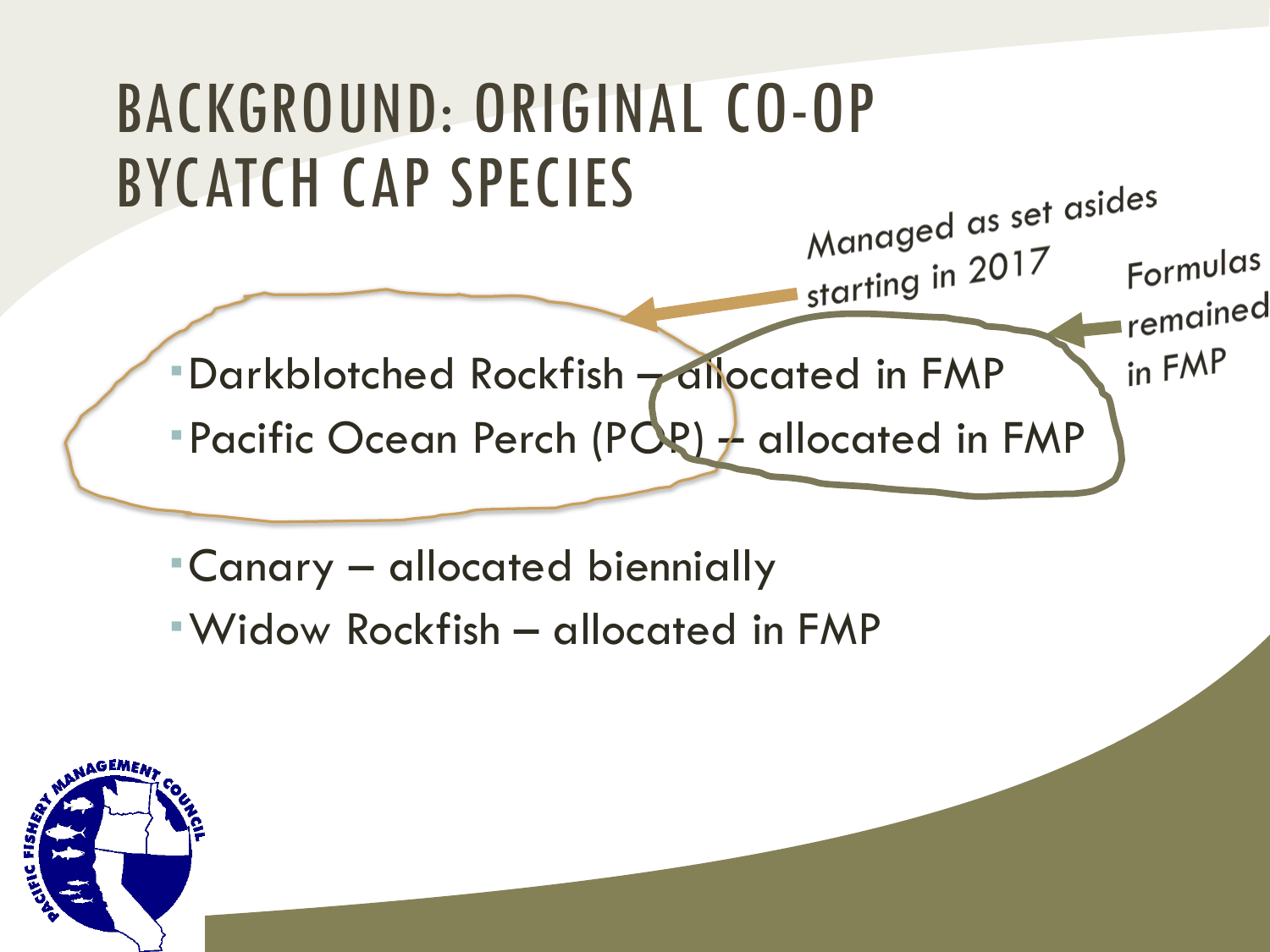## ACTION

Should canary and widow also be set-asides? (FMP amendment needed to change)

Should formulas be removed from the FMP? (needed changes to FMP are described on page 14)

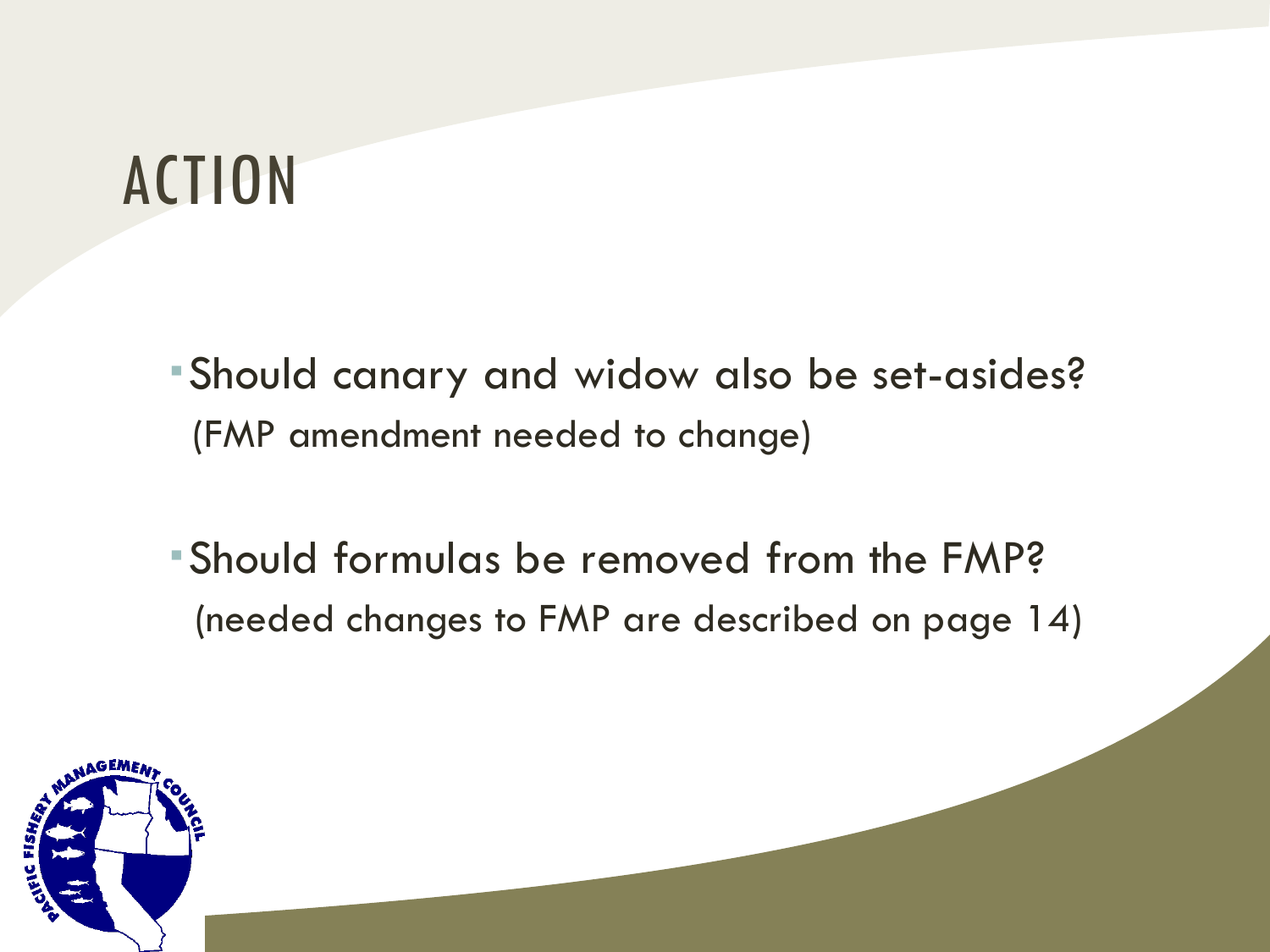## CANARY & WIDOW AS SET-ASIDES - IMPACTS

Bootstrap modeling – very low risk of overage

- Assuming future similar to past
- Very low average benefit in terms of whiting harvest
- **Increased operational flexibility every year** 
	- **Reduced costs**
	- **Salmon avoidance**

Change in avoidance incentives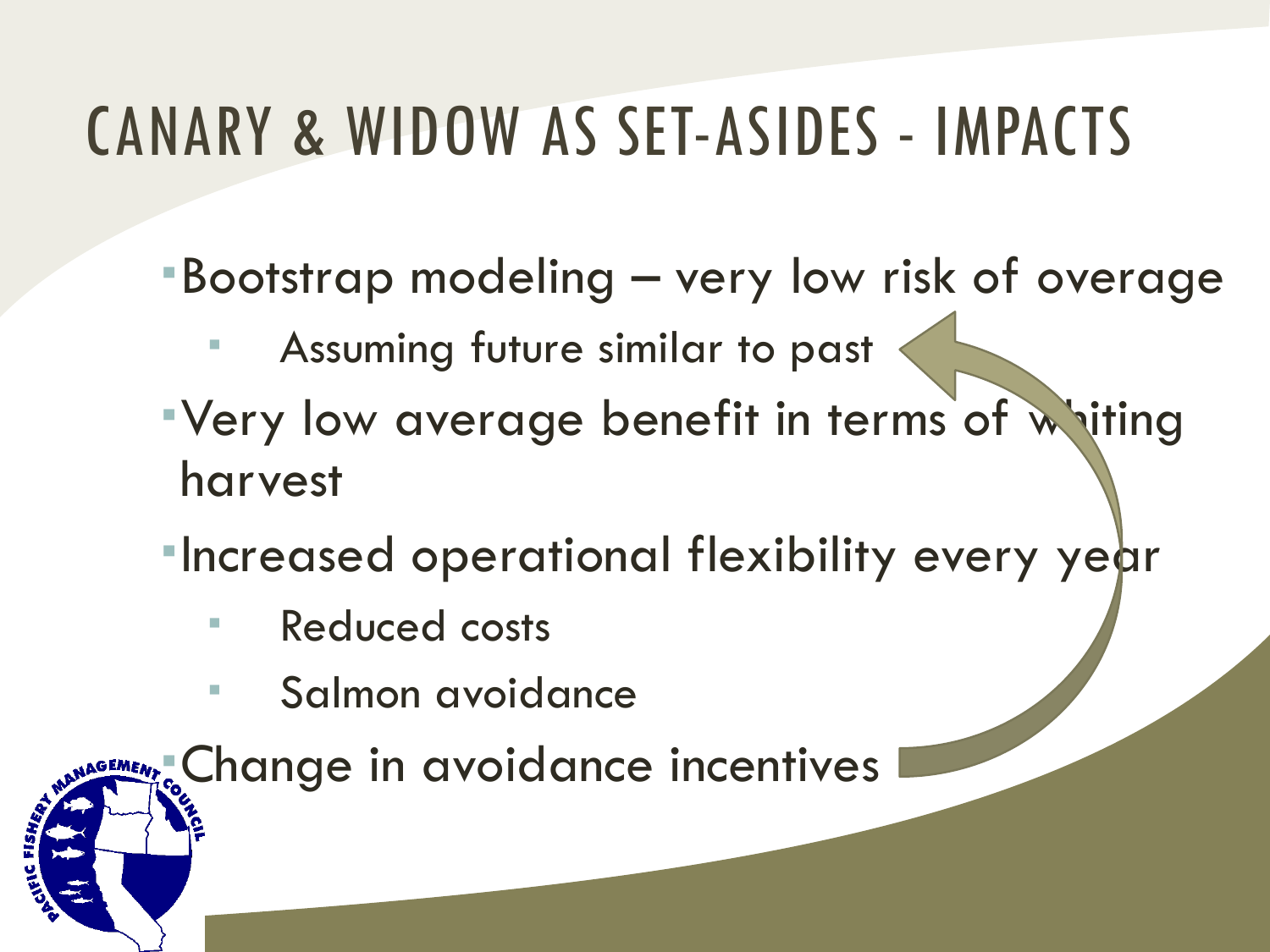## **VESSEL QP LIMITS (BLACKGILL)**

- **Background**
- **Action**
	- **Analysis**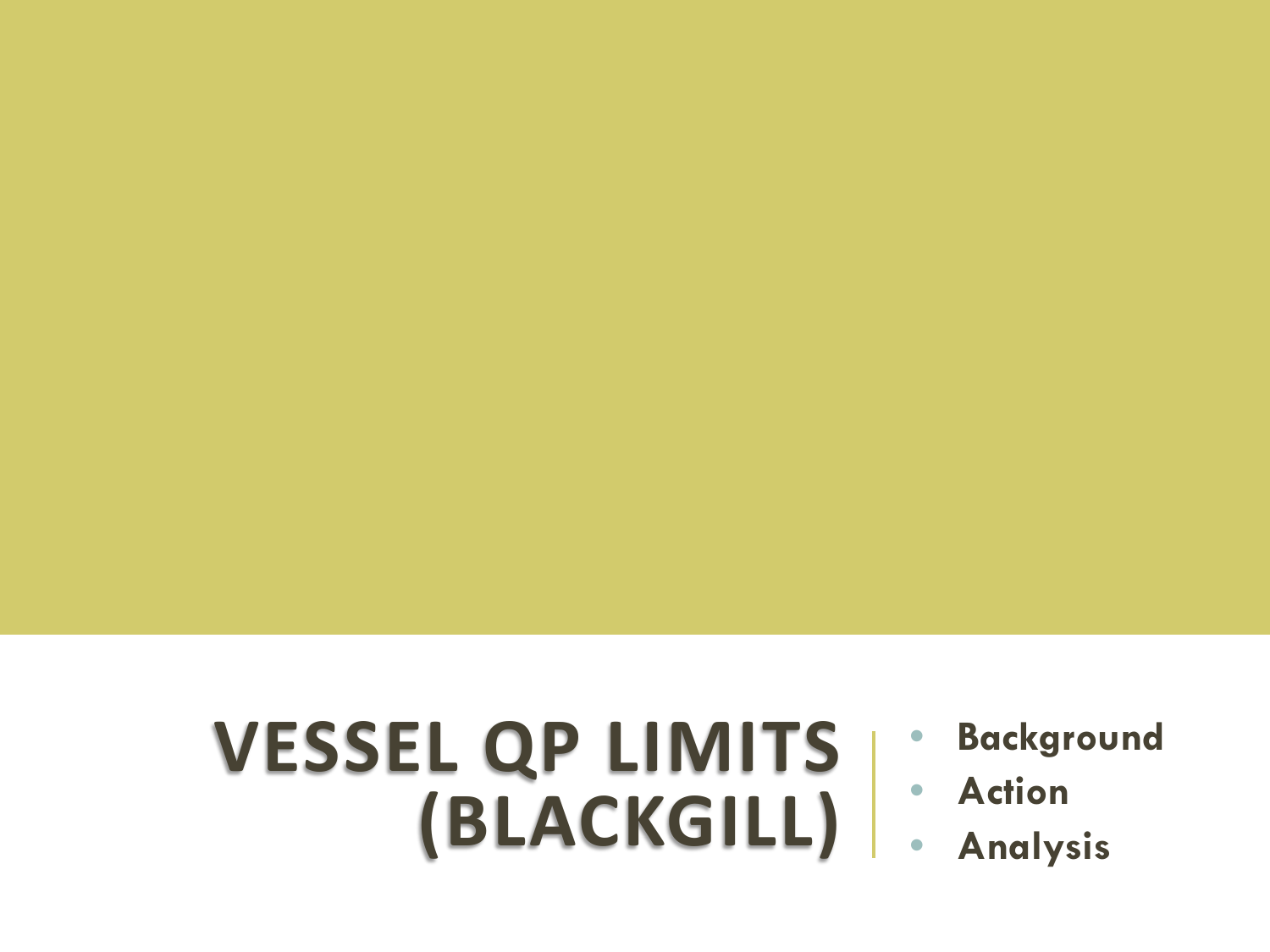## BACKGROUND

- Nov 2015 blackgill split from southern slope  $(Am-26)$ 
	- QS Control (6%) and Vessel QP (9%) limits remain the same
- **Split not yet implemented**
- March 2018 Vessel QP limits for blackgill included in follow-on
	- Analyze up to  $30\%$

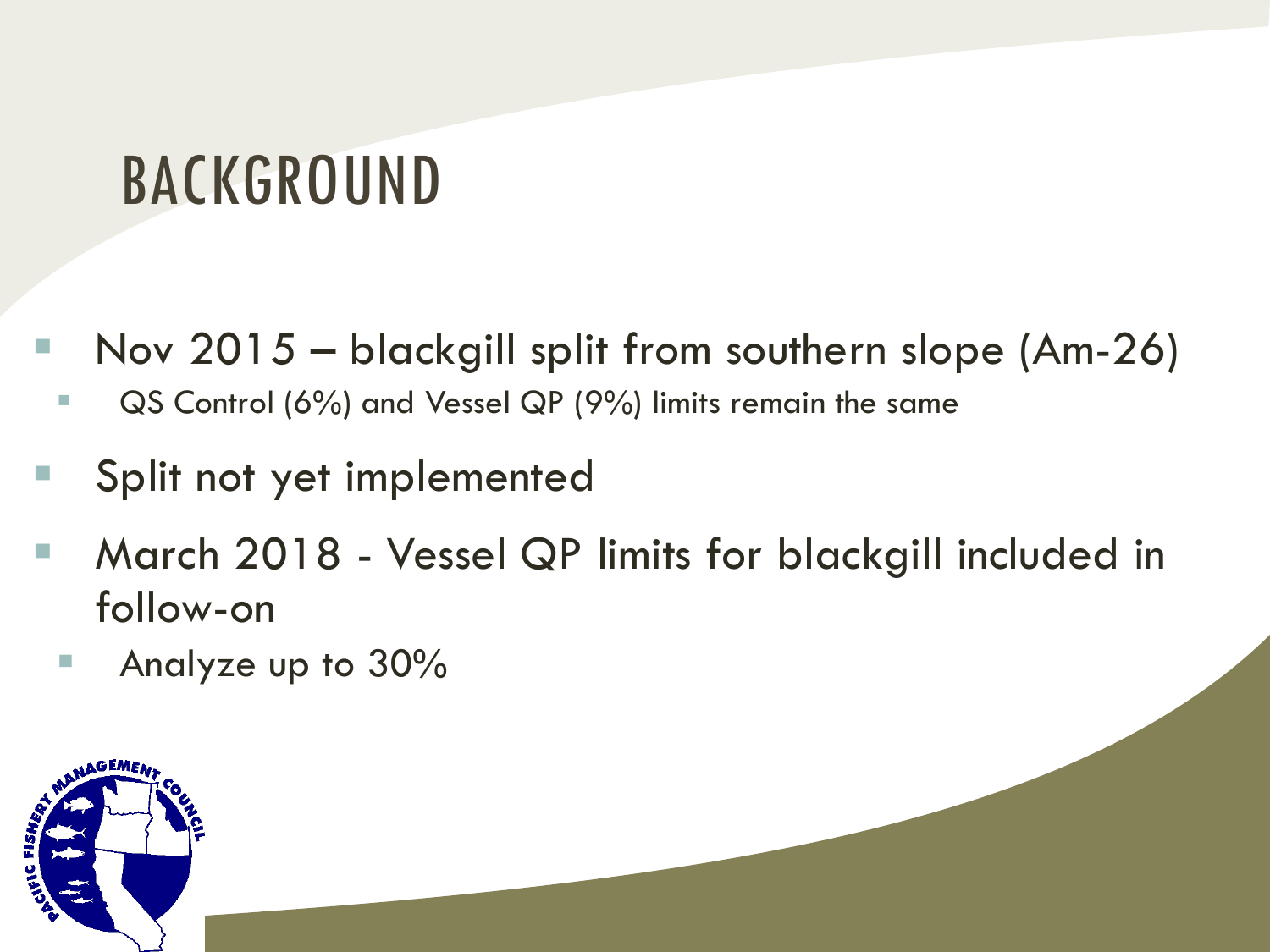## ACTION

Should the blackgill vessel QP limit be raised?

- Adopt purpose and need (draft on page 44)
- Adopt range of alternatives Analysis uses 9% (status quo), 12%, 20% and 30%
- Select preliminary preferred alternatives

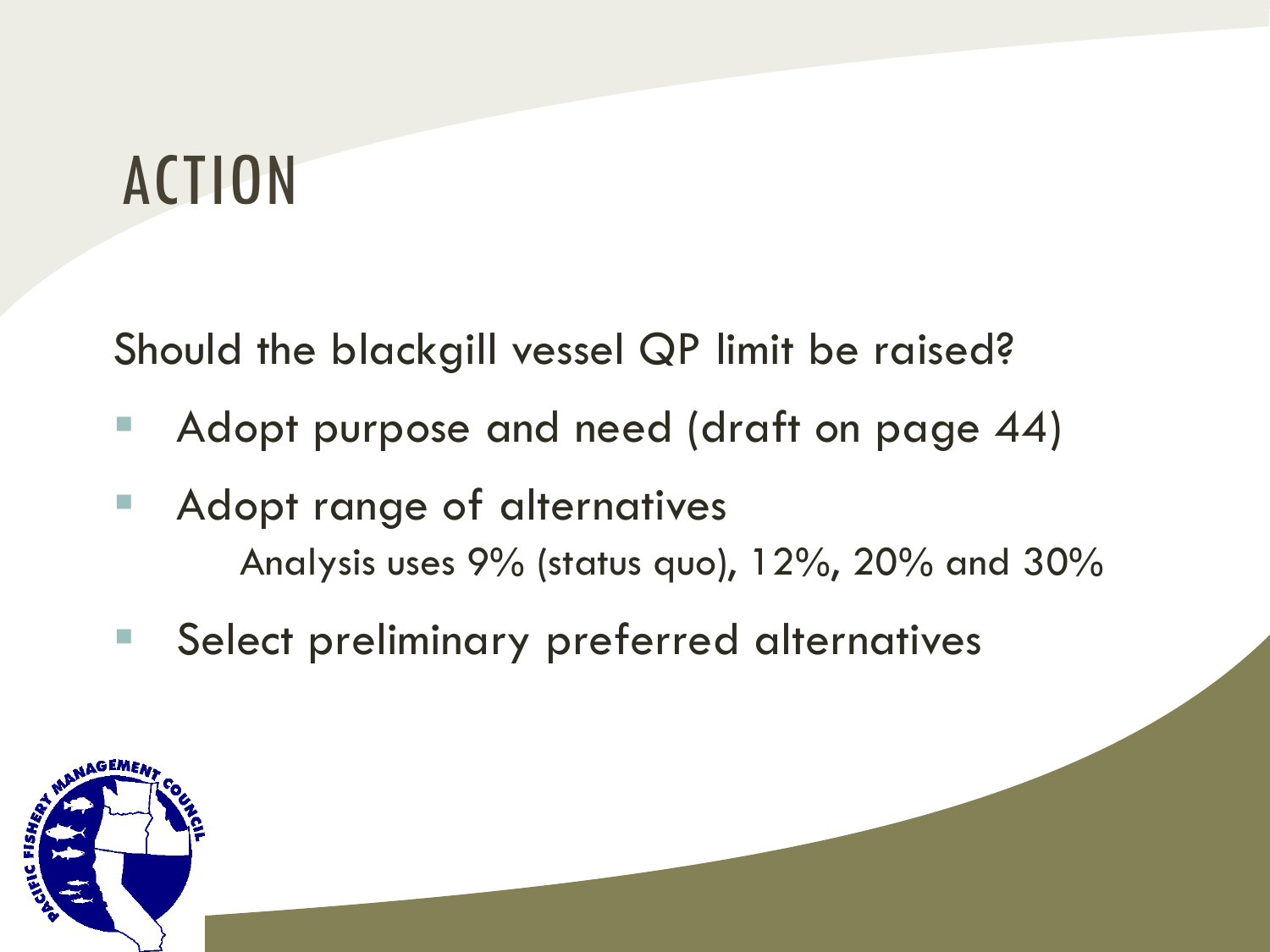## ANALYSIS

- Applied Am 26 trawl/nontrawl allocations to 2011-2017
- Compared vessel blackgill landings to trawl allocations
- Created one data point for each vessel year combination
- **Arrayed the data points from smallest to largest.**

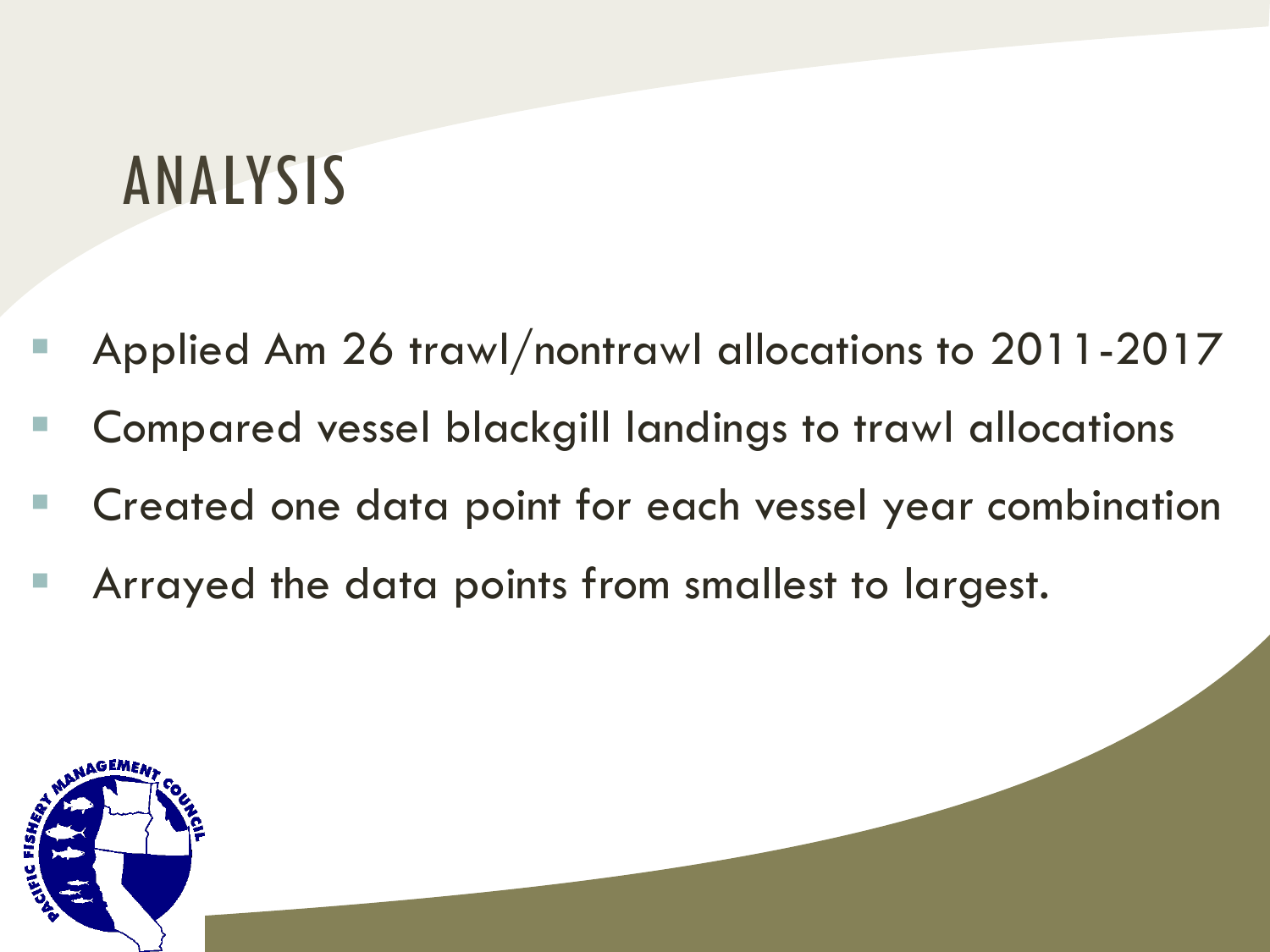## DATA AGGREGATED FOR 2011-2017

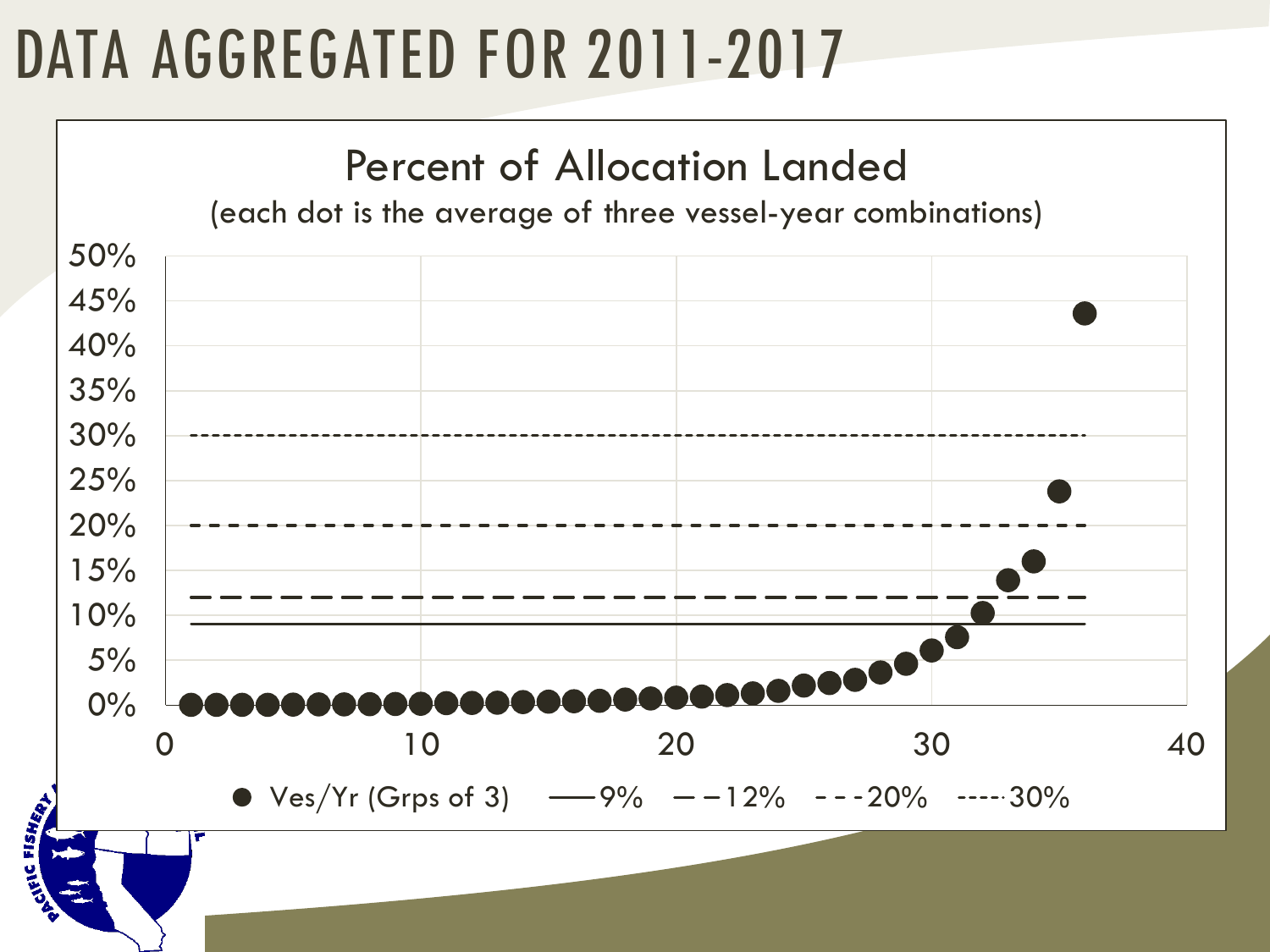## DATA INDIVIDUAL YEARS: 2011-2017

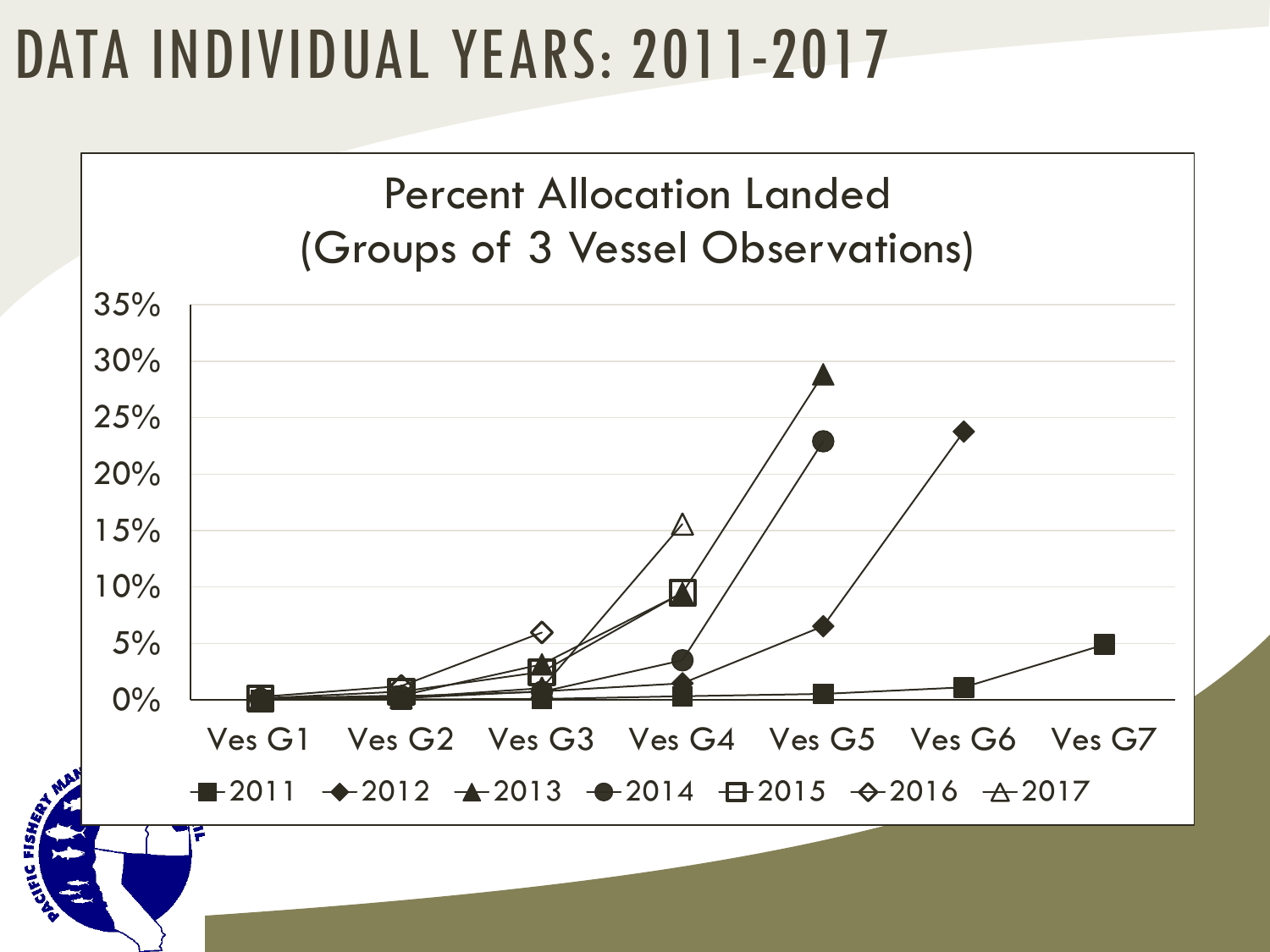## ESTIMATE OF FOREGONE \$ (HINDCAST)

|            |            | $\overline{2011}$ -2017   |                  |                  | <b>Average Exvessel Rev</b> |                  |                  |
|------------|------------|---------------------------|------------------|------------------|-----------------------------|------------------|------------------|
|            |            | <b>Total Exvessel Rev</b> |                  |                  | <b>Per Year</b>             |                  |                  |
|            |            | For                       |                  |                  | For                         |                  |                  |
|            |            |                           |                  |                  |                             | <b>Trawl</b>     |                  |
|            |            |                           |                  |                  | <b>All</b>                  | <b>IFQ</b>       |                  |
| <b>Alt</b> |            |                           | <b>Trawl IFQ</b> | <b>Trawl</b>     | <b>Trawl</b>                | Landing          | <b>Trawl</b>     |
| <b>Ves</b> | <b>Num</b> | <b>Trawl IFQ</b>          | Landing          | <b>IFQ</b>       | <b>IFQ</b>                  | Days             | <b>IFQ</b>       |
| <b>QP</b>  | $\circ$ f  | Landing                   | Days With        | <b>Blackgill</b> | Landing                     | With             | <b>Blackgill</b> |
| Limit      | Vess       | Days                      | <b>Blackgill</b> | Revenue          | Days                        | <b>Blackgill</b> | Rev              |
| 9%         | 14         | 2,925,890                 | 2,123,211        | 116,687          | 417,984                     | 303,316          | 16,670           |
| 12%        | 12         | 1,987,756                 | 1,723,199        | 96,961           | 283,965                     | 246,171          | 13,852           |
| 20%        | 6          | 1,423,622                 | 1,207,752        | 53,739           | 203,375                     | 172,536          | 7,677            |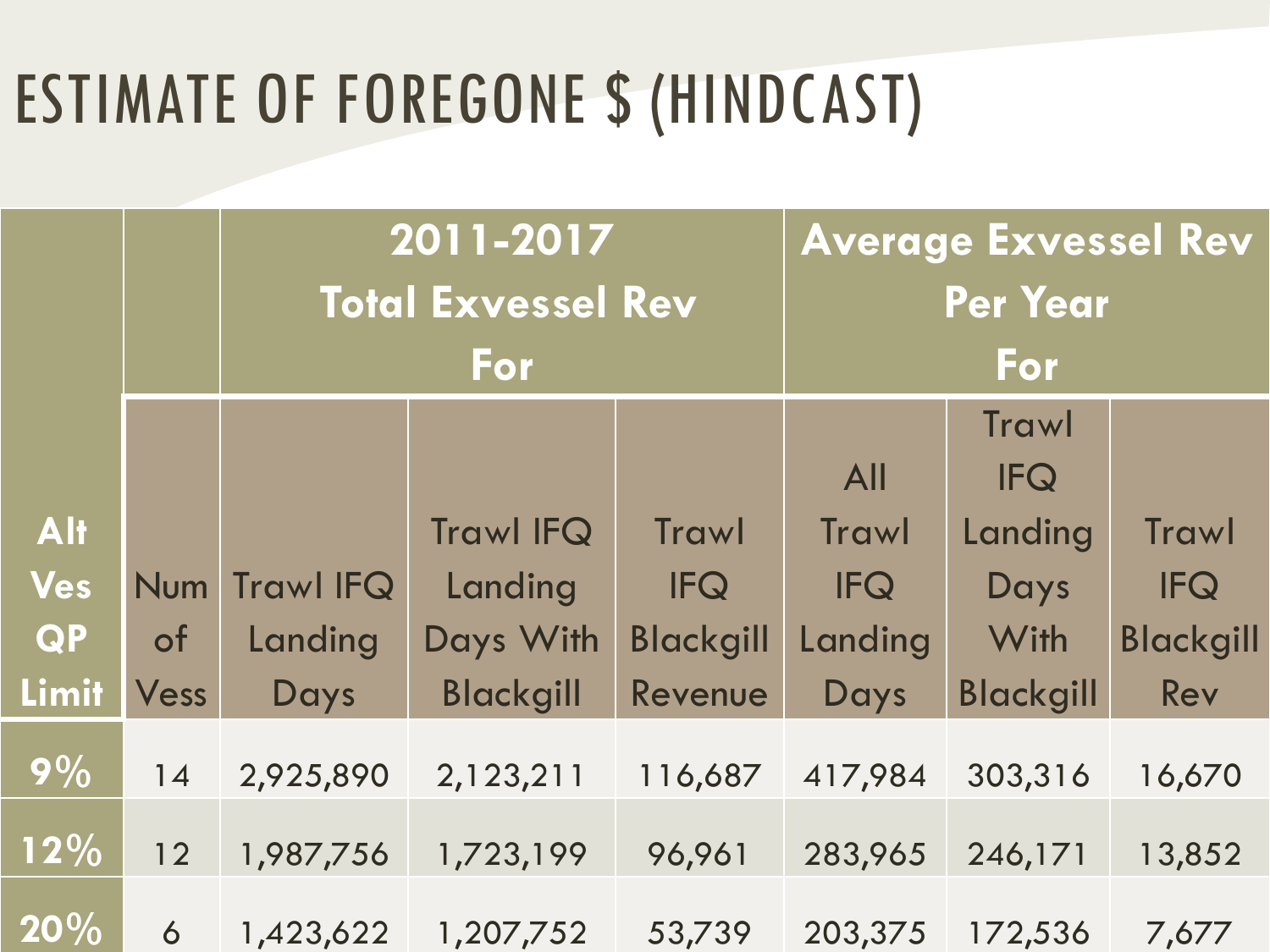### **SHOREBASED IFQ SECTOR HARVEST COMPLEX NEEDS**

- **Background**
- **Action**
- **Analysis**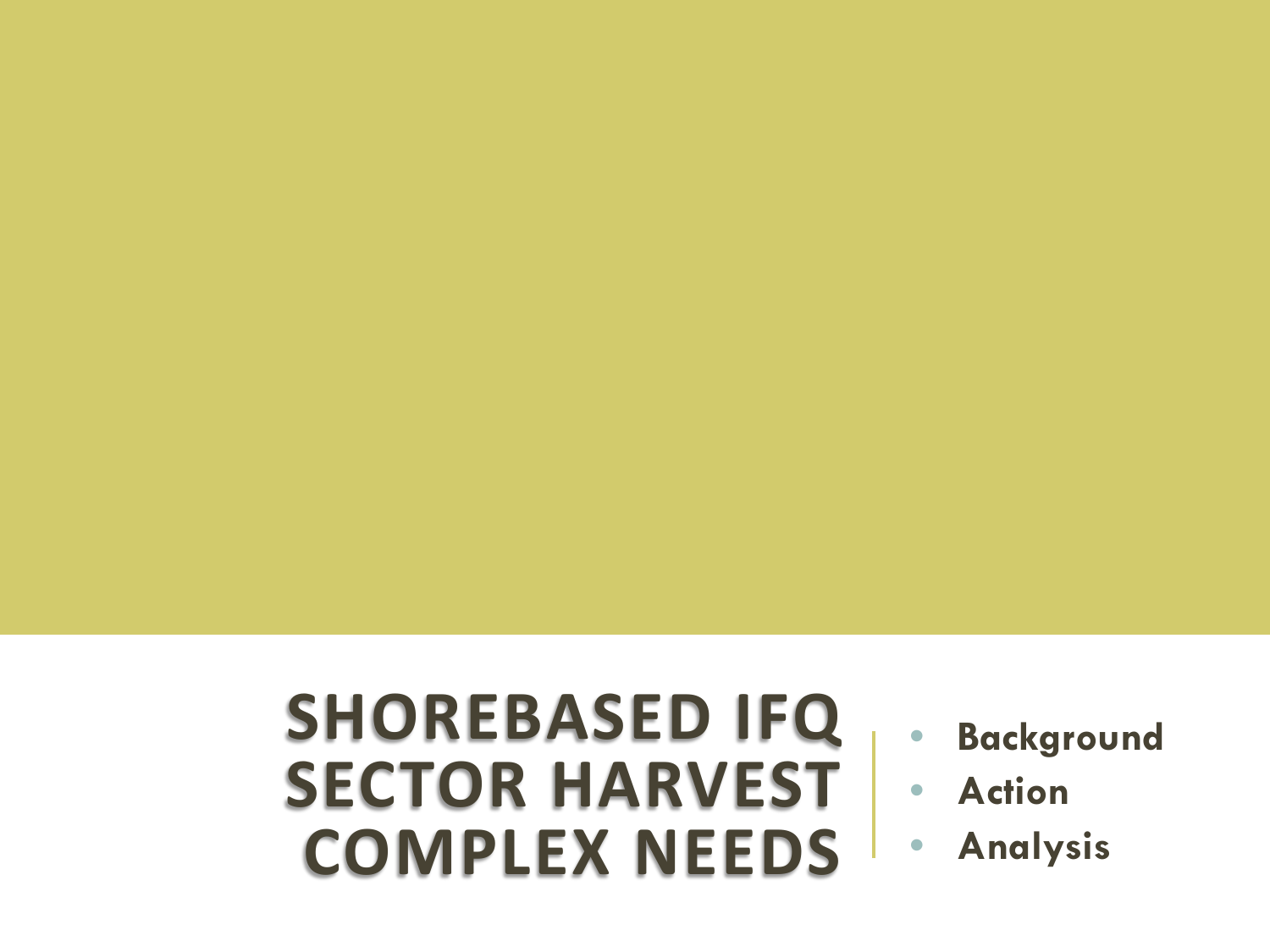## BACKGROUND

Attainment of most species under 50%

Only 5 of 30 have exceeded 80%:

- Canary Rockfish
- Pacific Whiting
- Petrale Sole
- Sablefish North
- Sablefish South

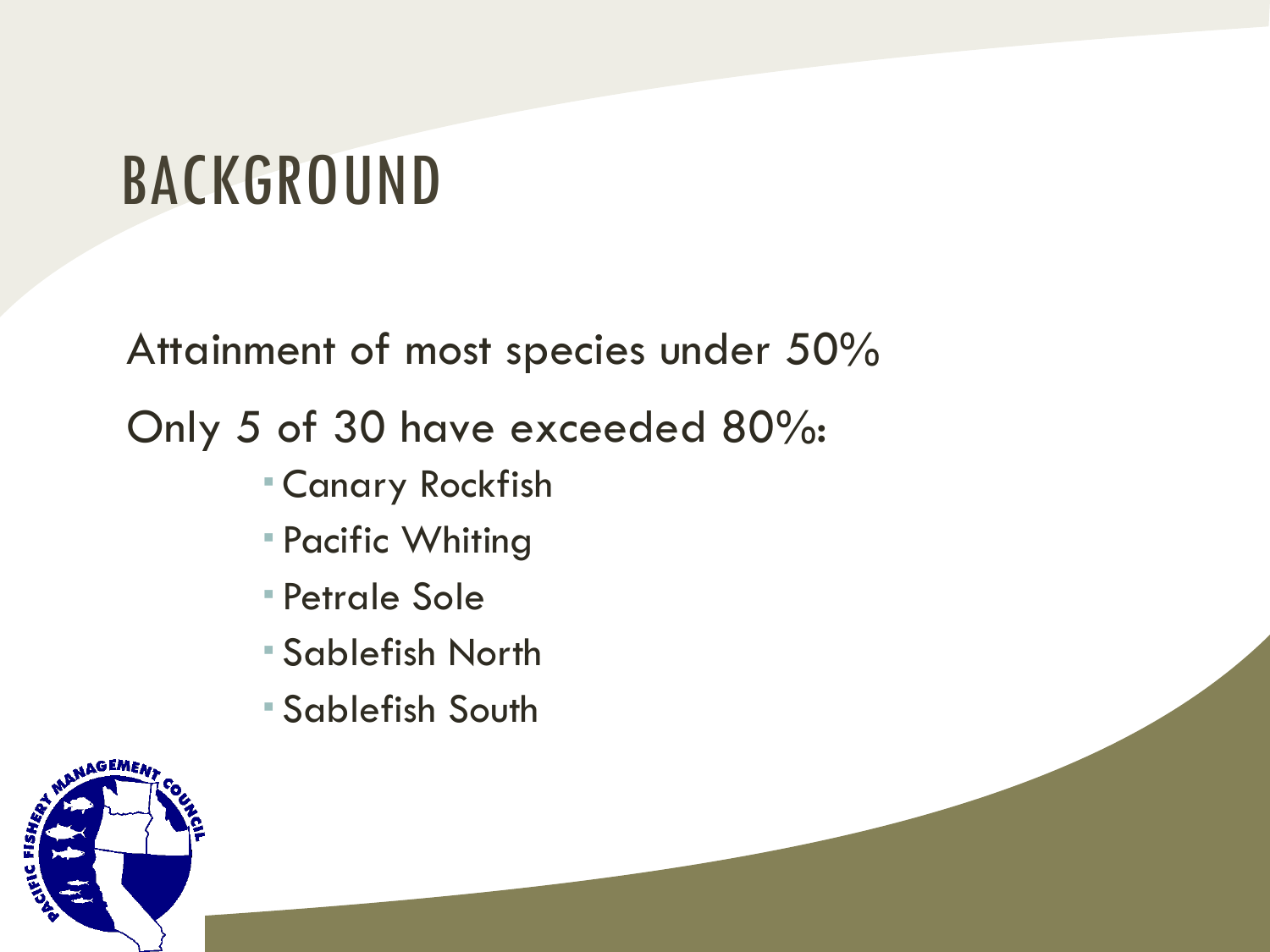## ACTION

Should post-season trading of QP be allowed? Should there be post-season relief from annual QP limits? For which species?

Should the September 1<sup>st</sup> QP transfer deadline be eliminated?

*Alternatives are not mutually exclusive*

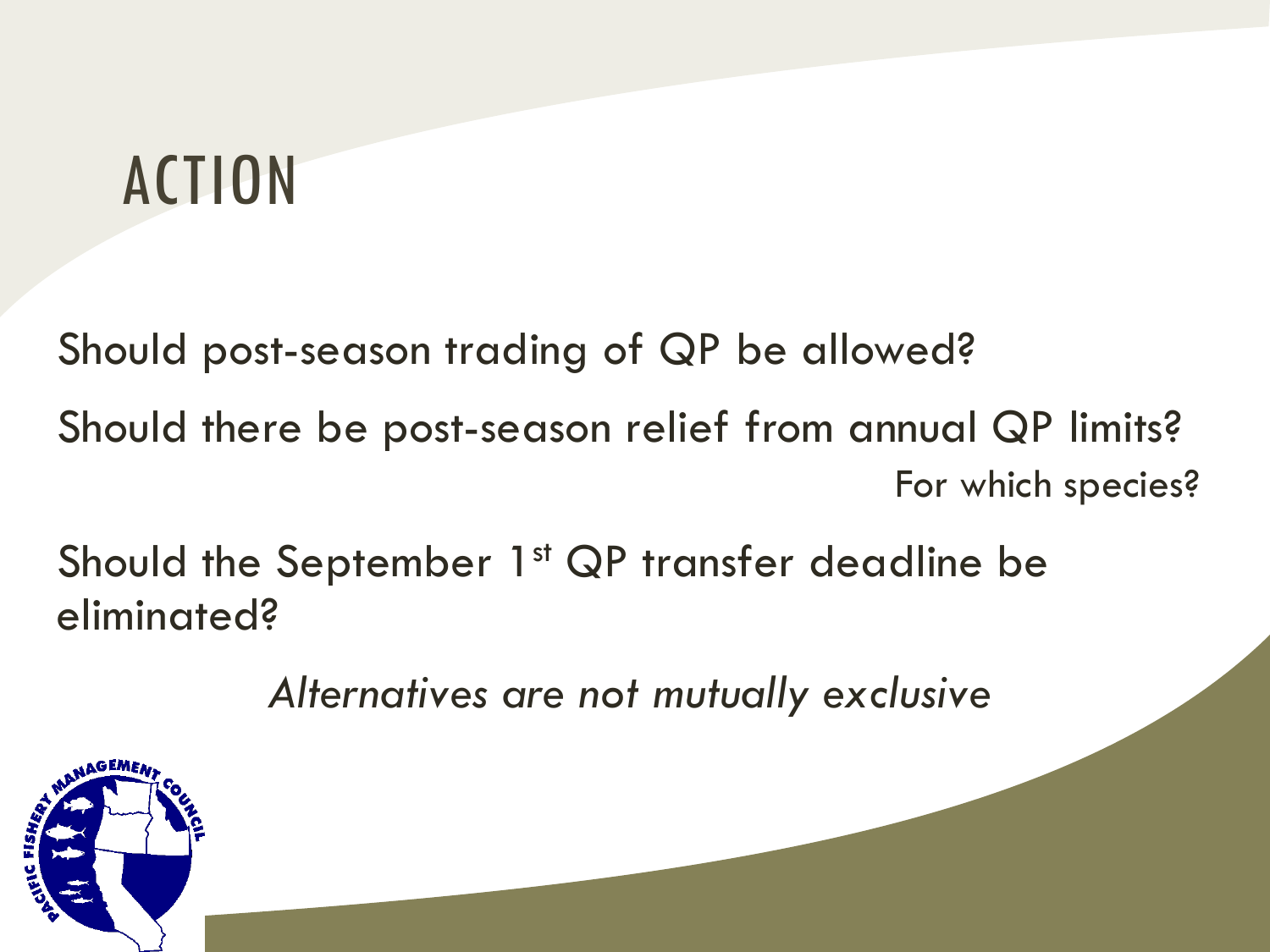## ANALYSIS

Currently, post-season deficits (deficit carryovers) must be covered with following year QP

- Reduces QP available in following year (Table 43)
- Surplus QP available far exceeds the deficits (Table 49)

Every year, at least one vessel catches more than the annual vessel QP limit (Table 44)

 Concern about exceeding limits may contribute to conservative fishing and under attainment.

Every year some QP expires without being transferred to a vessel account (Table 45)

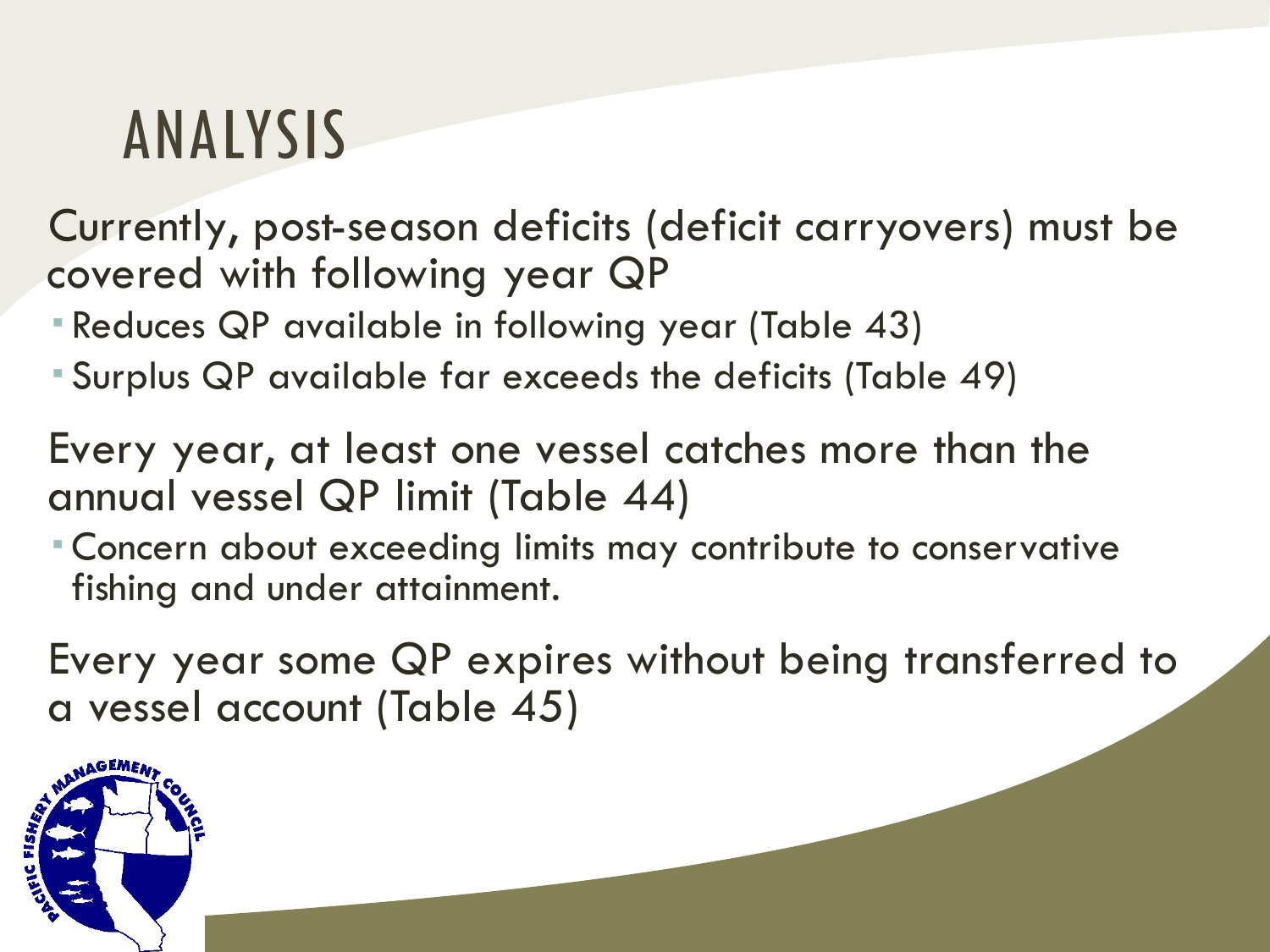## **CP SECTOR ACCUMULATION LIMITS**

- **Background**
- **Action**
- **Analysis**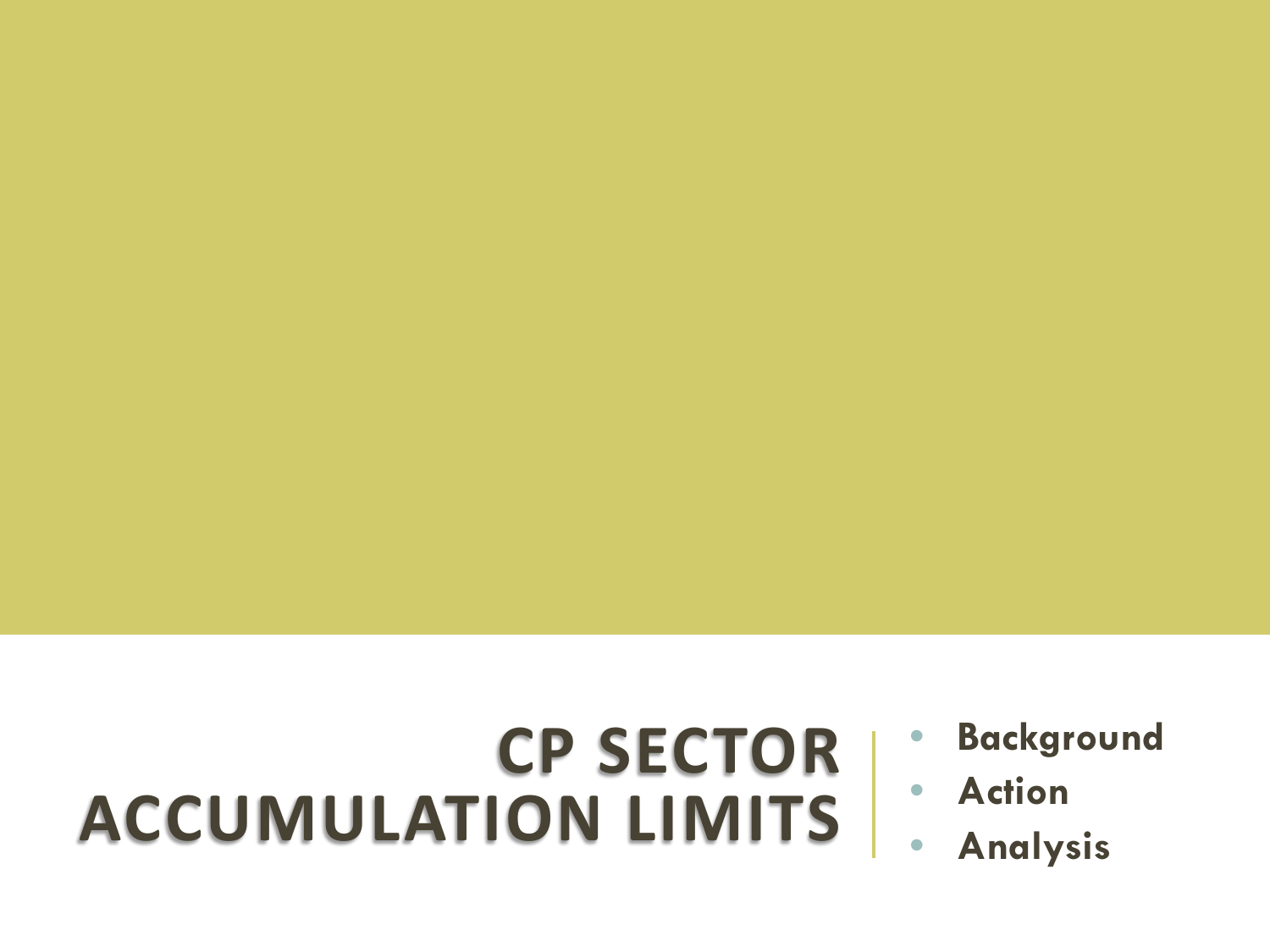## BACKGROUND

MSA: Ensure that holders do not acquire an excessive share…by

- (1) establishing a maximum share…; and
- (2) establishing any other limitations necessary to prevent …inequitable concentration….

The current CP co-op program was

- Based on the existing PWCC (1997)
- Did not include maximum share or other limits on accumulation

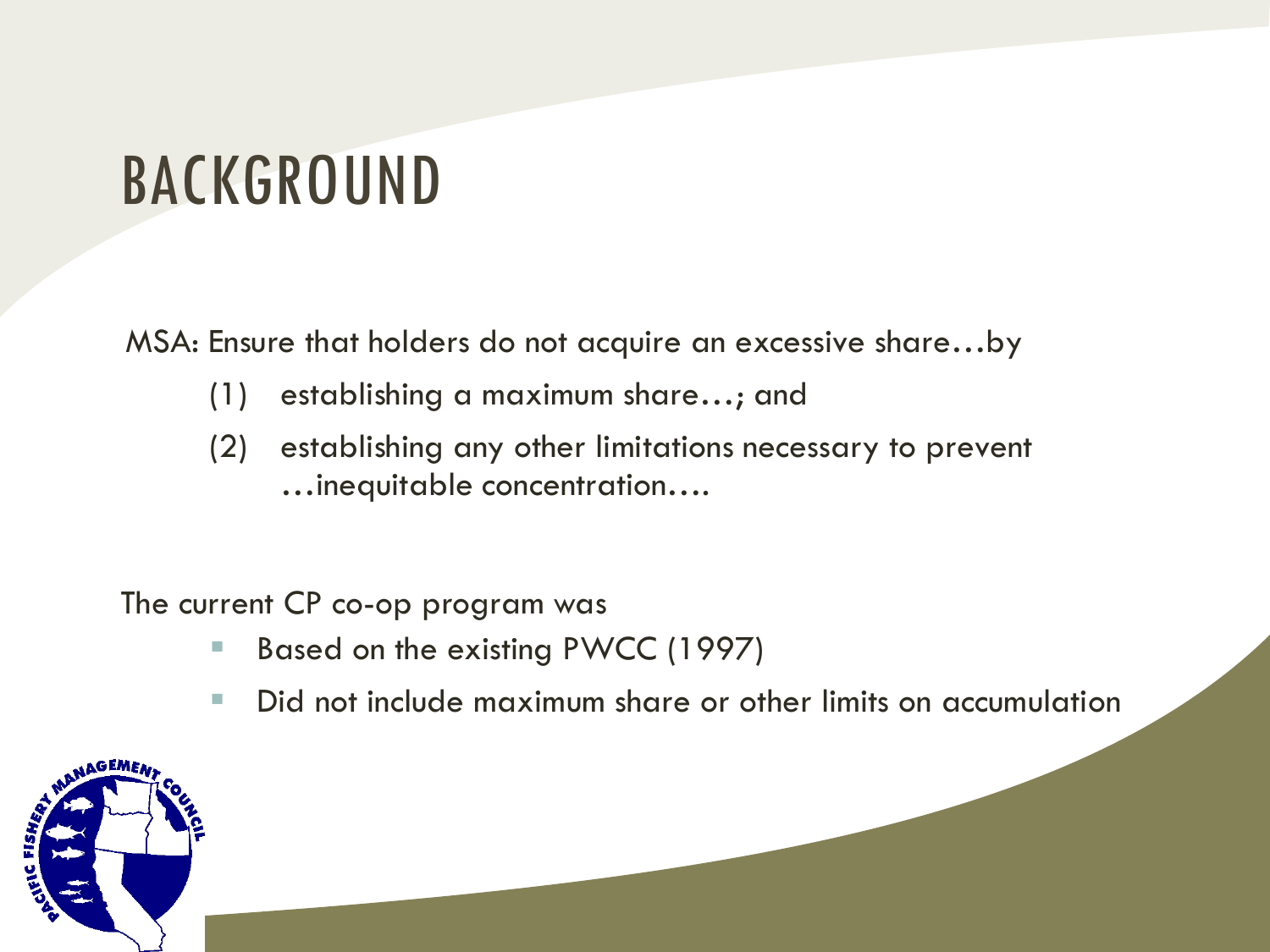# ACTION (1)

Should CP accumulation limits be implemented and, if so, … on what schedule? what should be the CP LE permit ownership limit? what should be the CP owner processing limits? For the limits, how should ownership be assessed?

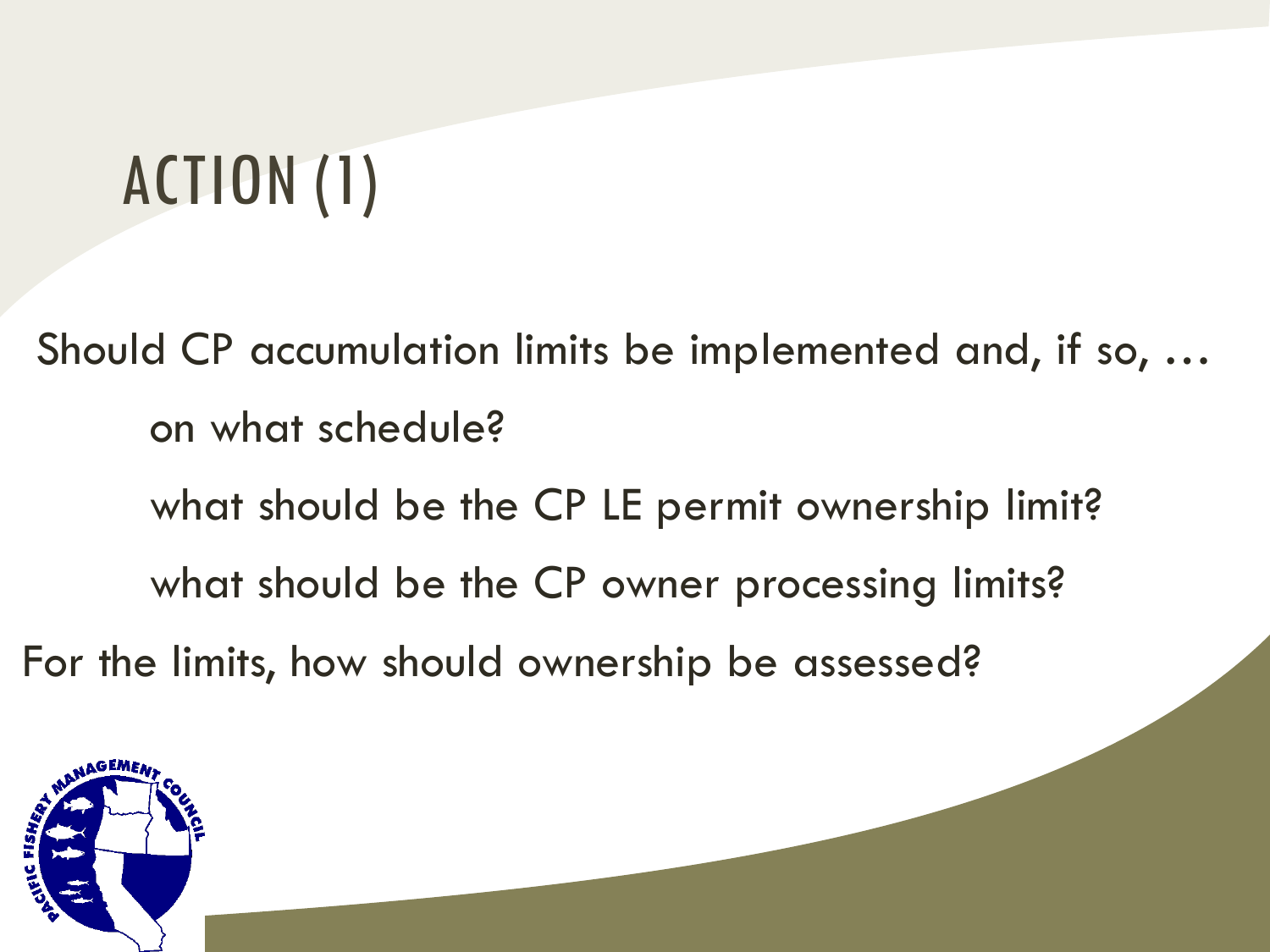# ACTION (2)

Rule for assessing ownership

Like LE fixed gear sablefish: any percentage ownership/control (including leasing)

Like the AFA: at least 10 percent ownership

Like the IFQ program: based on percent ownership

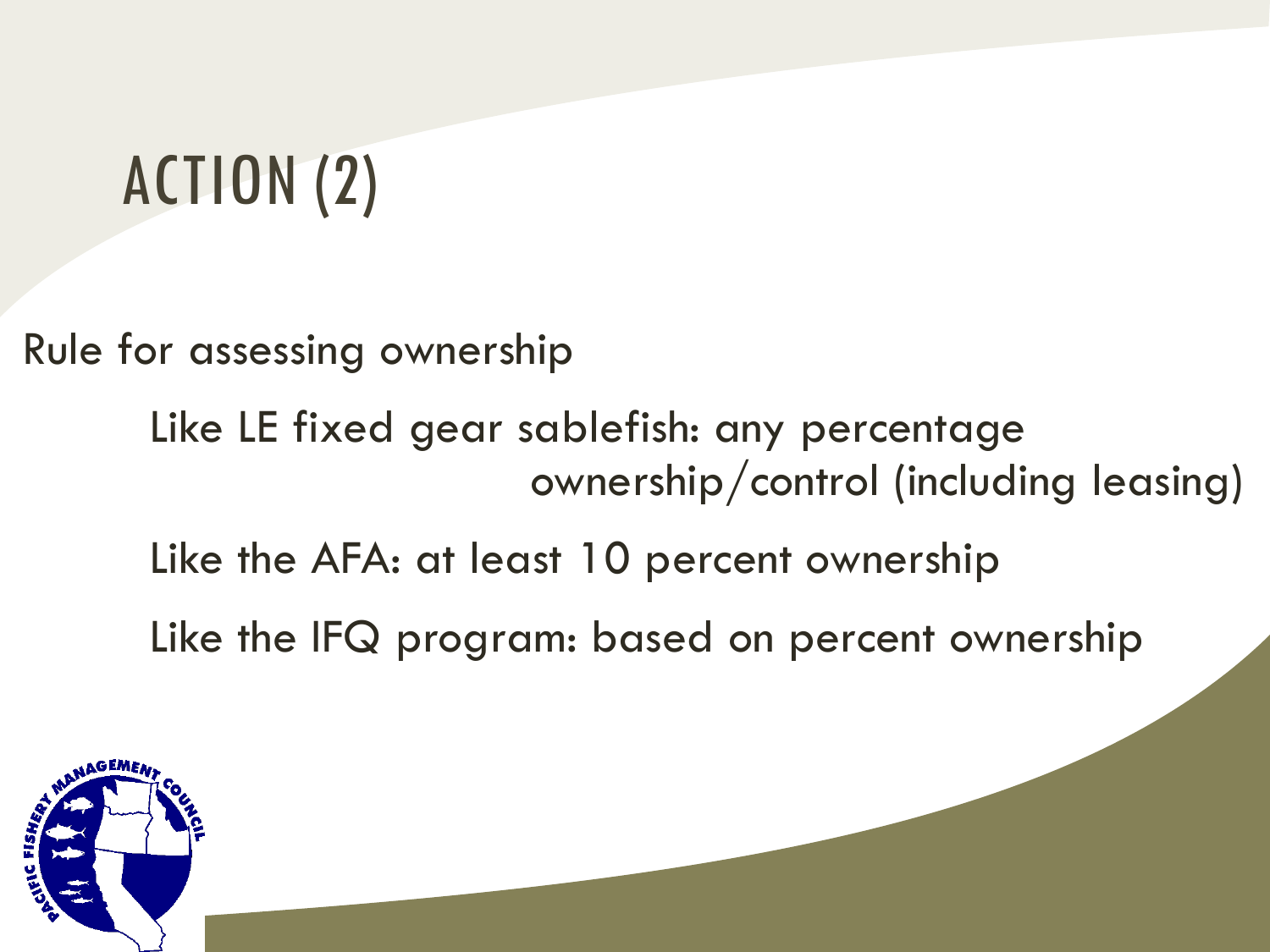## ANALYSIS

No company appears to own more than 5 permits (Alternatives are for a 5 or 7 permit limit)

No company appears to process more than  $51\%$ (Alternatives are for a 60% or 80% limit)

Concentration of CP permit ownership has not changed since 2011

Impacts are primarily distributional but could limit net wage benefits/efficiency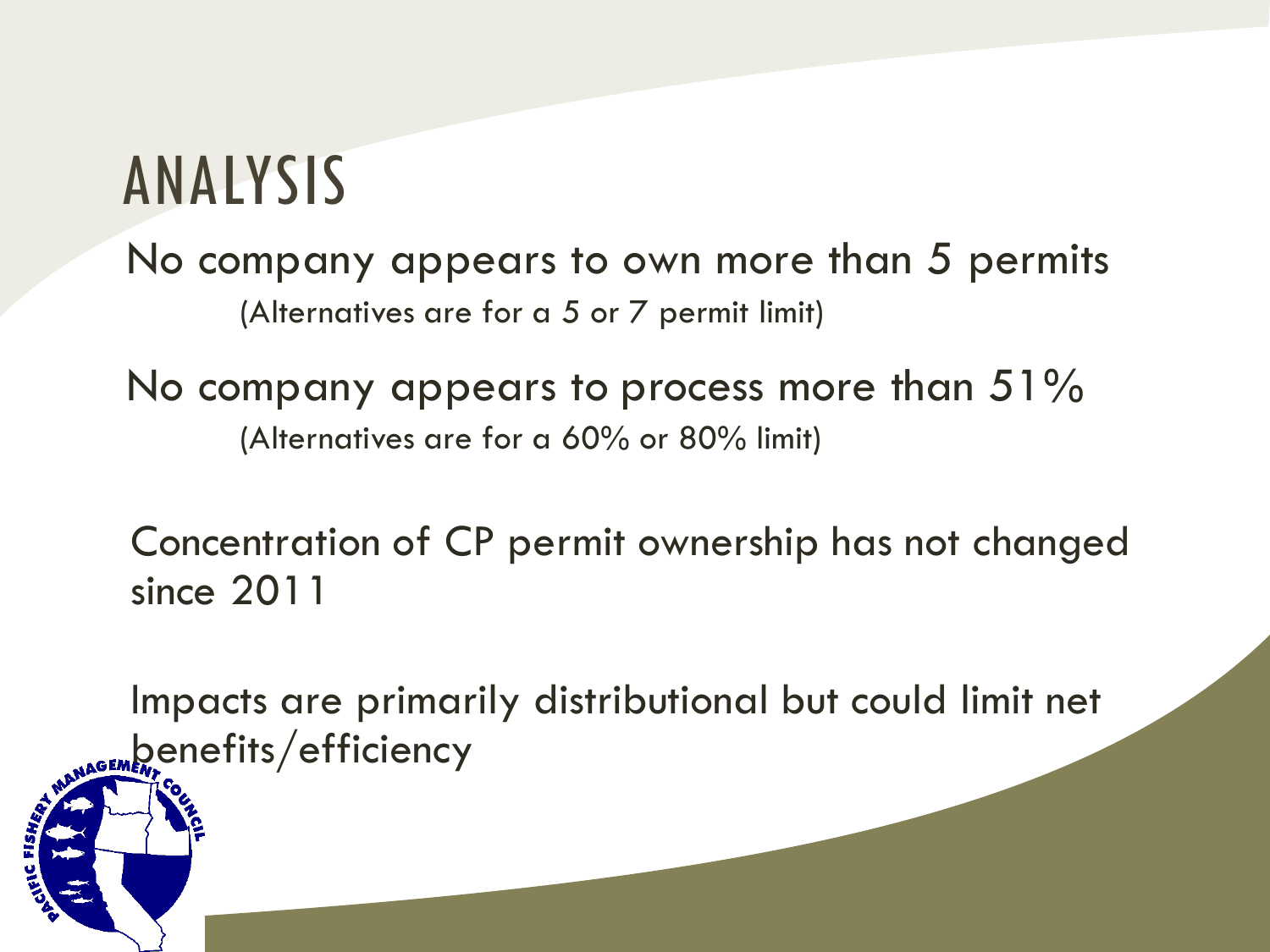# **NEW DATA COLLECTIONS – CATCHER PROCESSOR**

- **Background**
- **Action**
- **Analysis**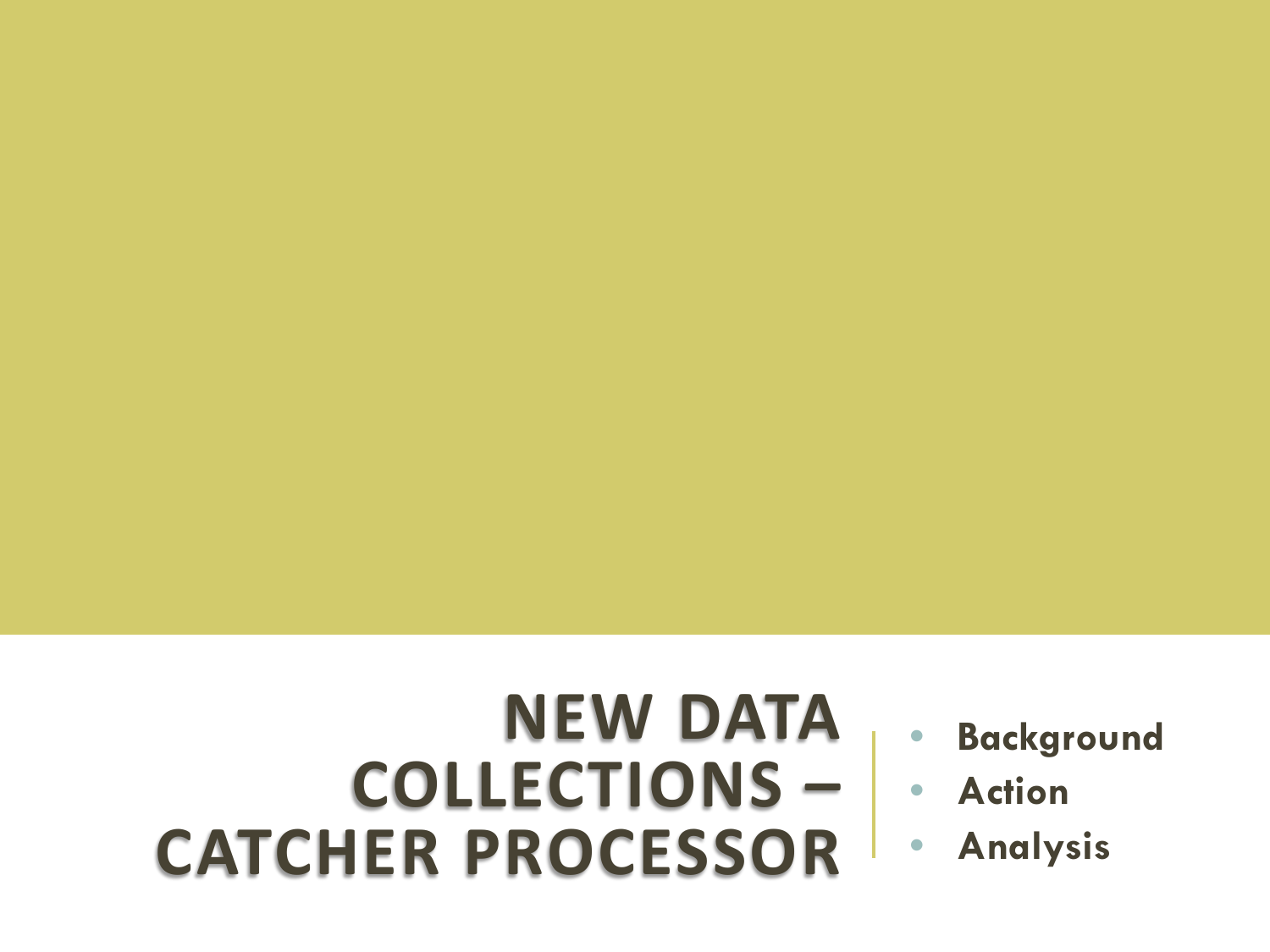## BACKGROUND

### Detailed ownership data is

- Collected for Shorebased IFQ and MS Co-op sectors
- Not collected for the CP sector

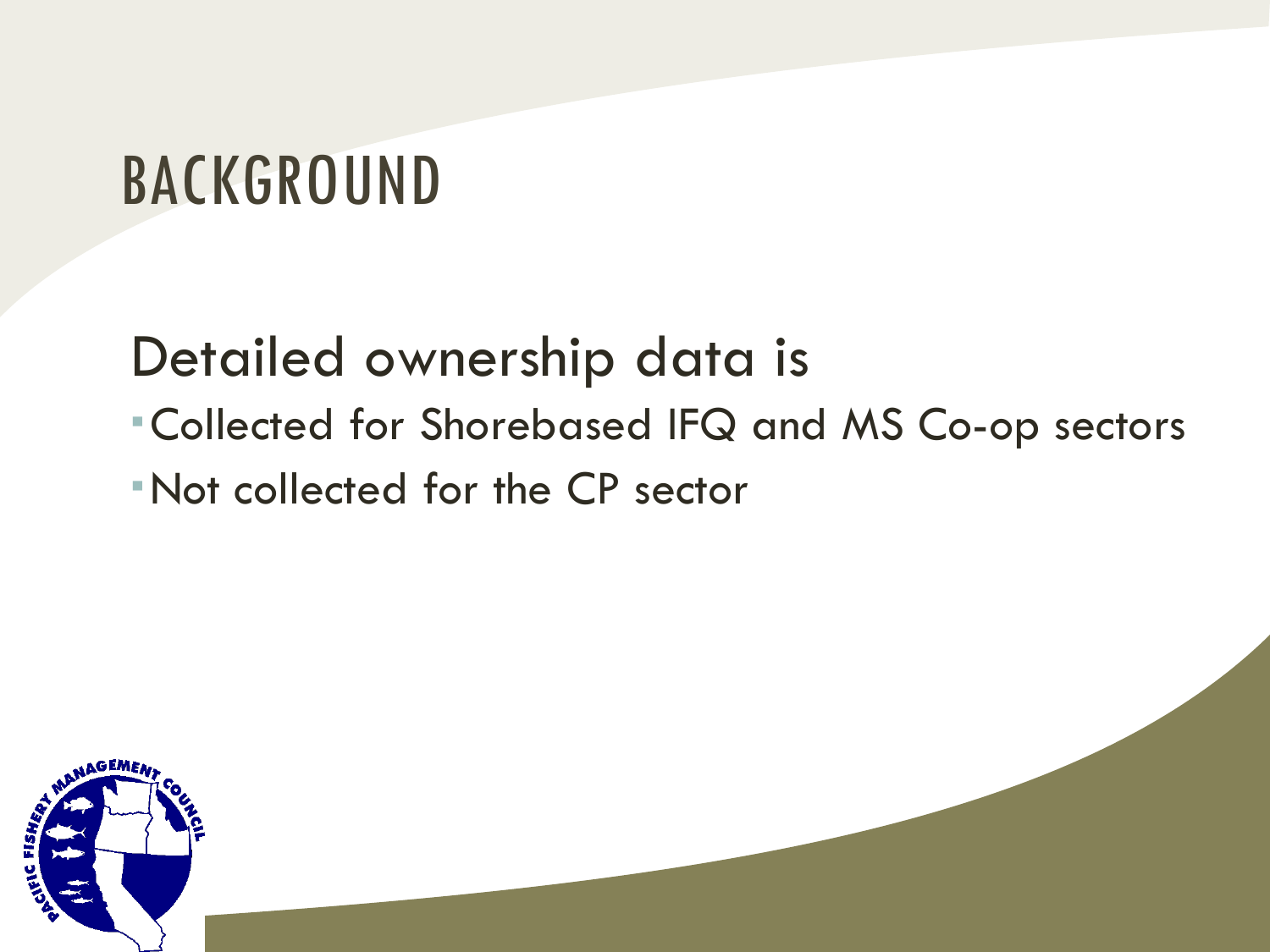## ACTION

### Should detailed ownership information be collected annually on CP permit owners?

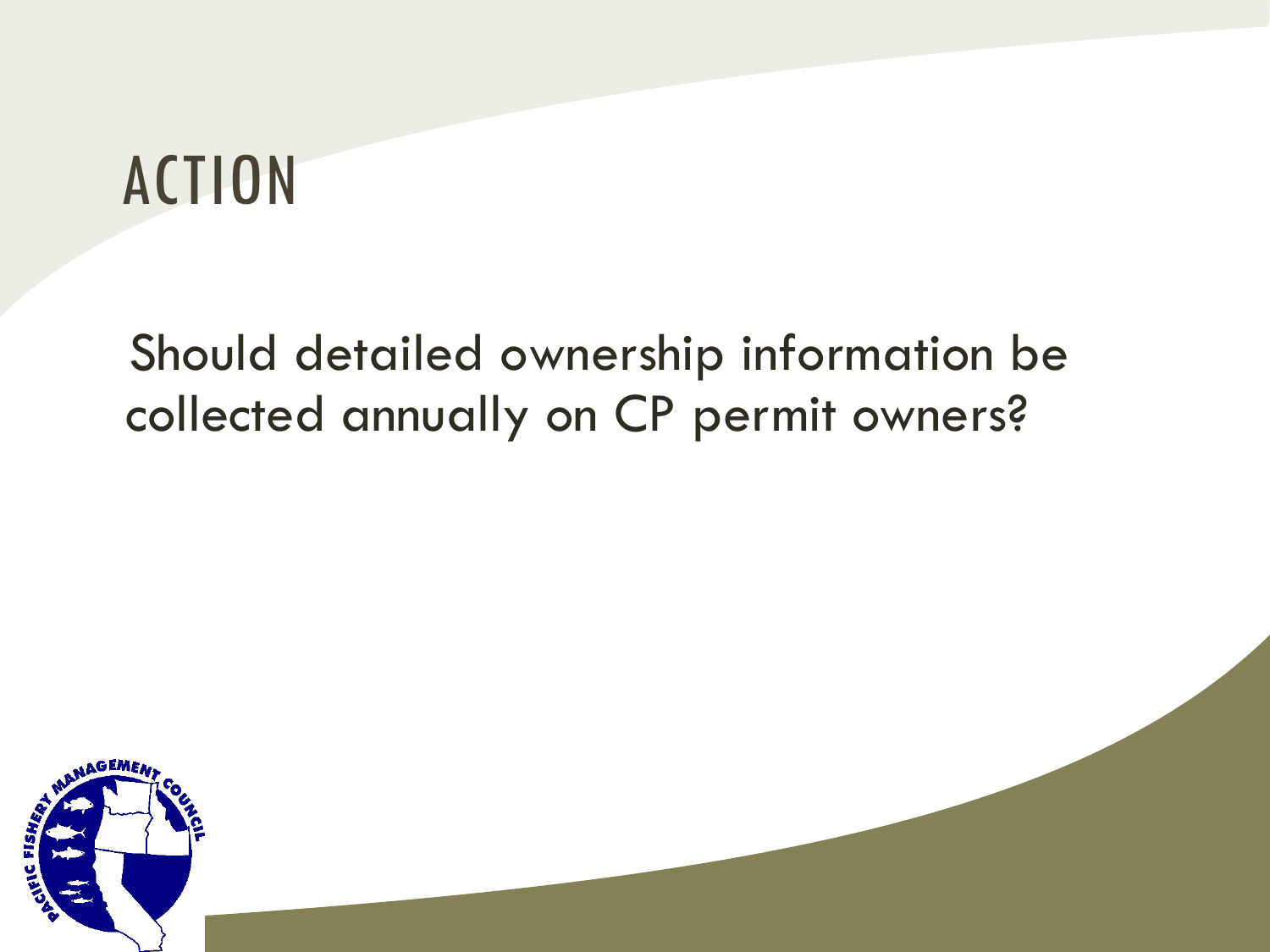## ANALYSIS

Only 1 CP company does not currently submit detailed ownership info

Time estimate for most ownership forms: 0.75 hours

Likely much more for more complicated ownership structures

If accumulation limits are adopted ownership information needed for monitoring

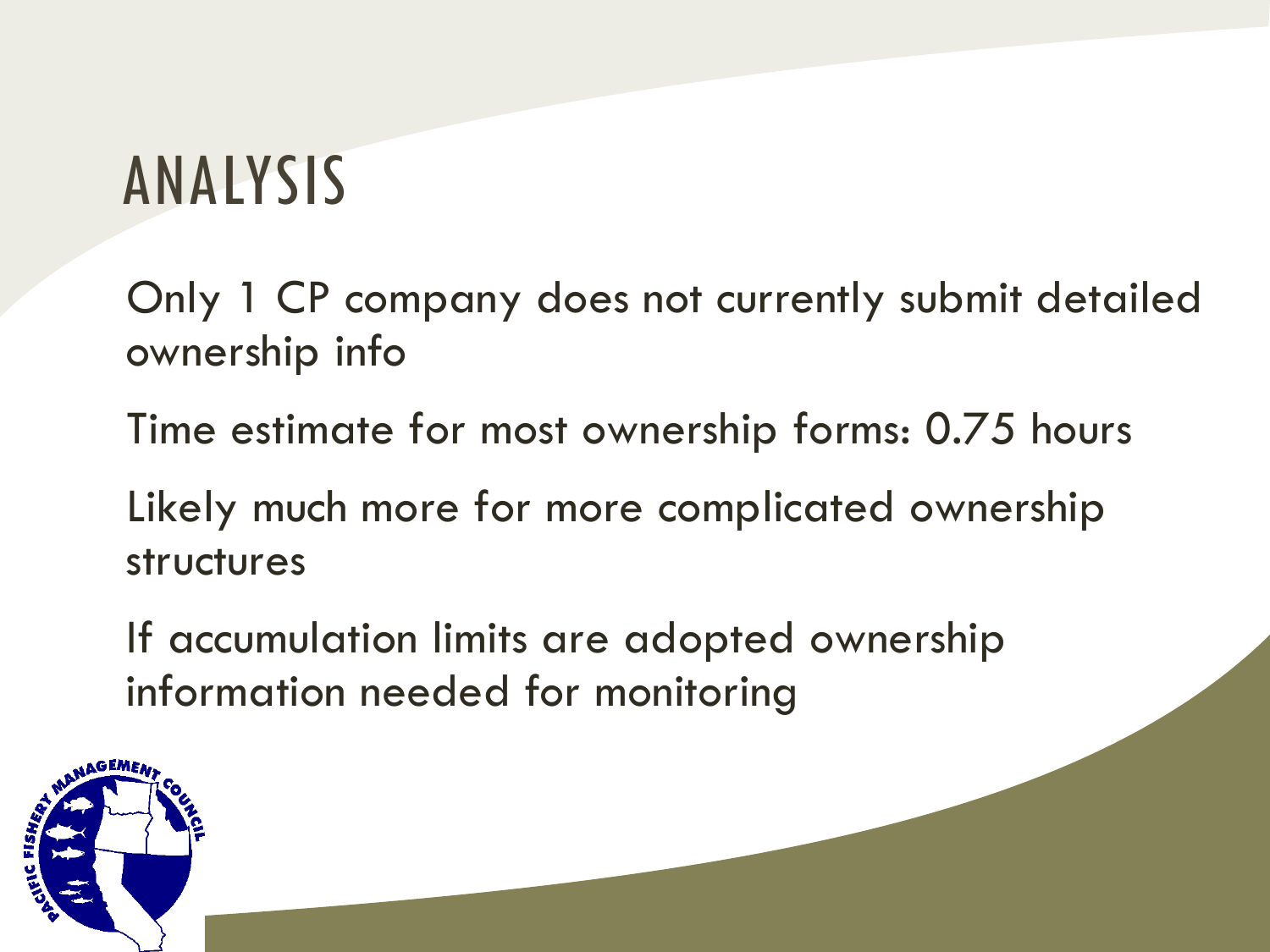# **NEW DATA COLLECTIONS – QUOTA SHARE OWNER**

- **Background**
- **Action**
- **Analysis**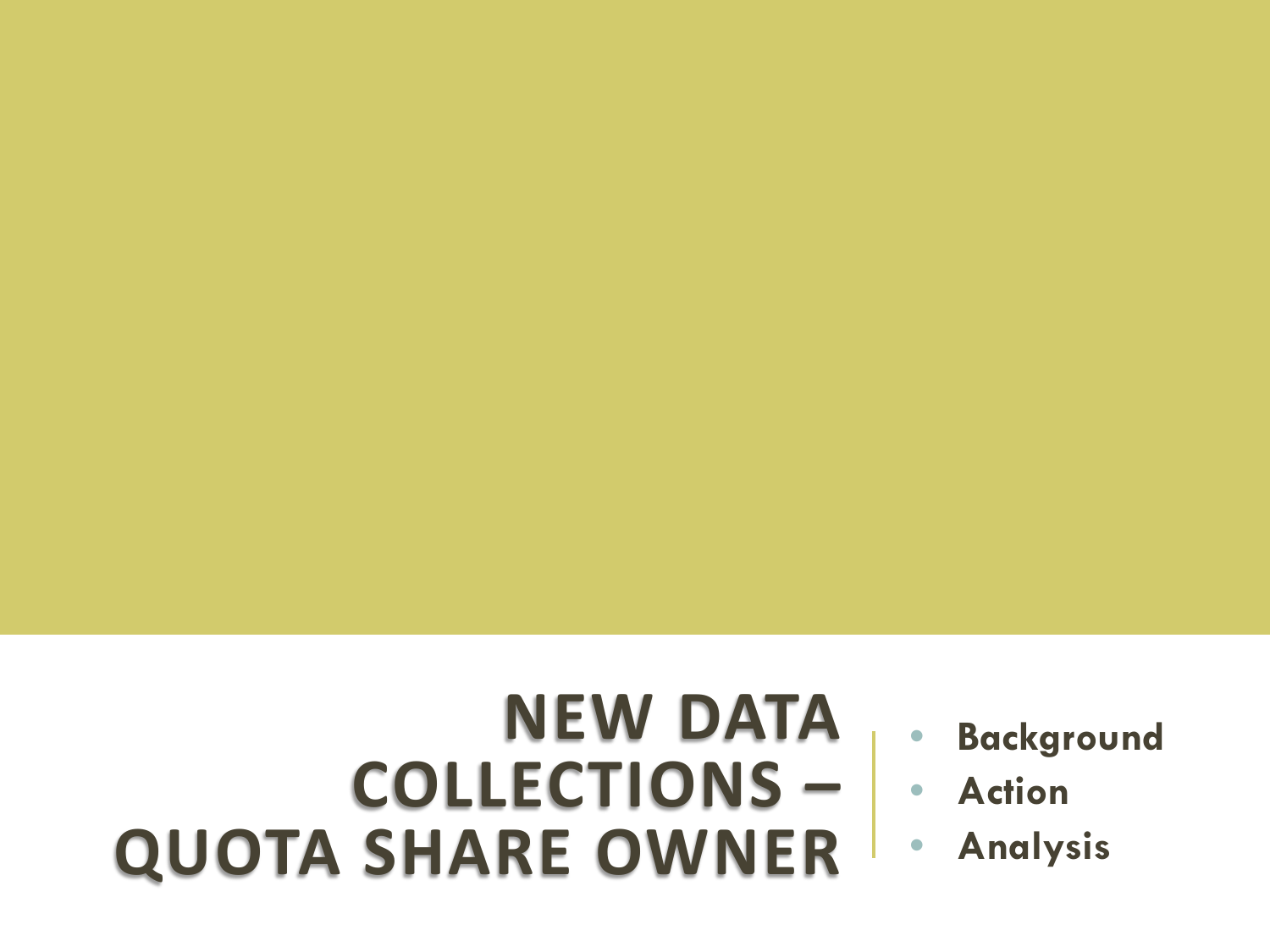## BACKGROUND

### Economic Data Collection Program (EDC) Data for monitoring program performance

- Vessel owners
- **First receivers (FR)**

#### Not other quota share owners

- Net Profit costs and revenue related to QP sales
- **Earnings by QS owner that have sold their vessels**
- QS owner earnings by geographic distribution of income by QS owners

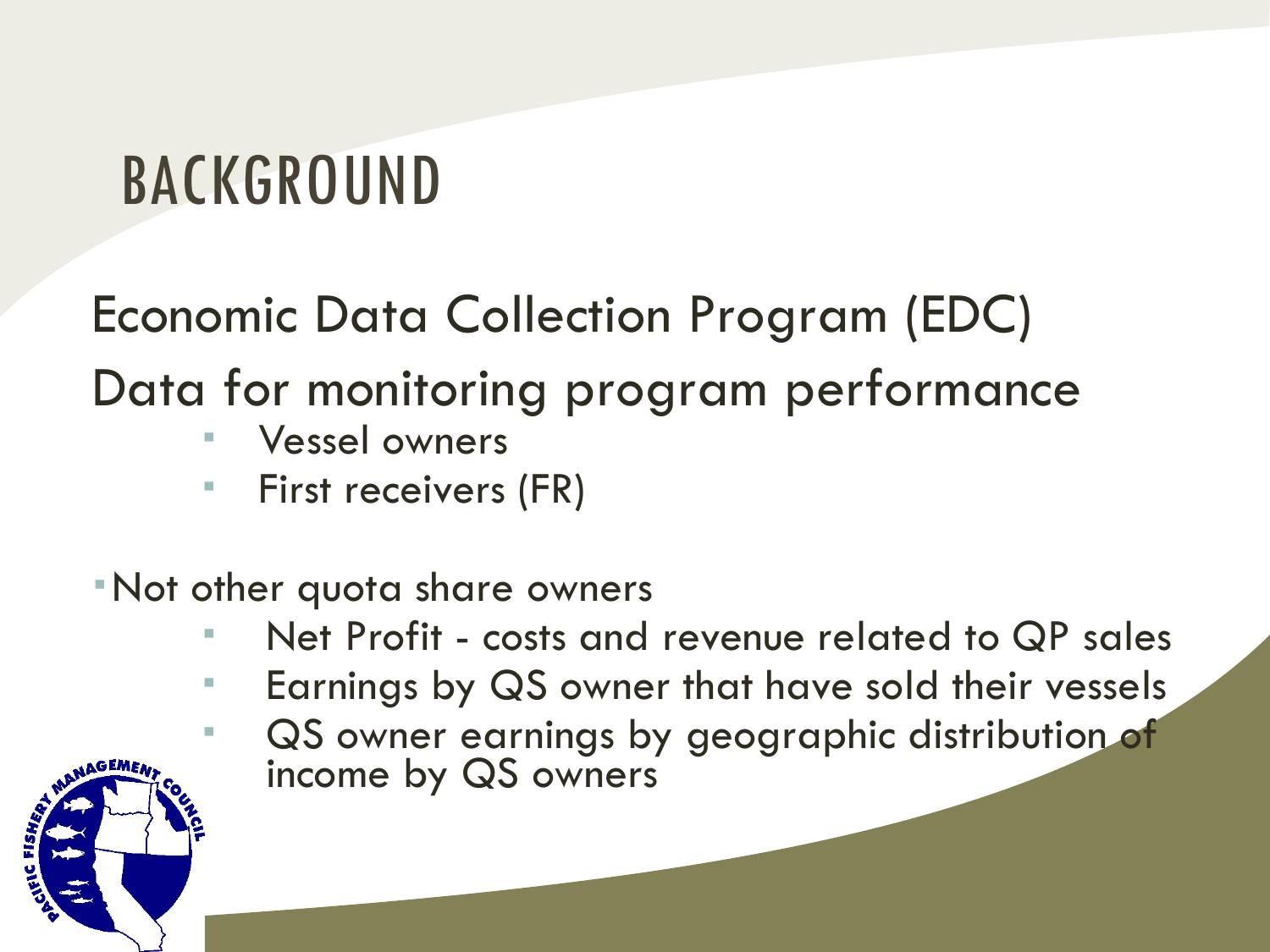## ACTION

### Should QS owners be included in program surveys?

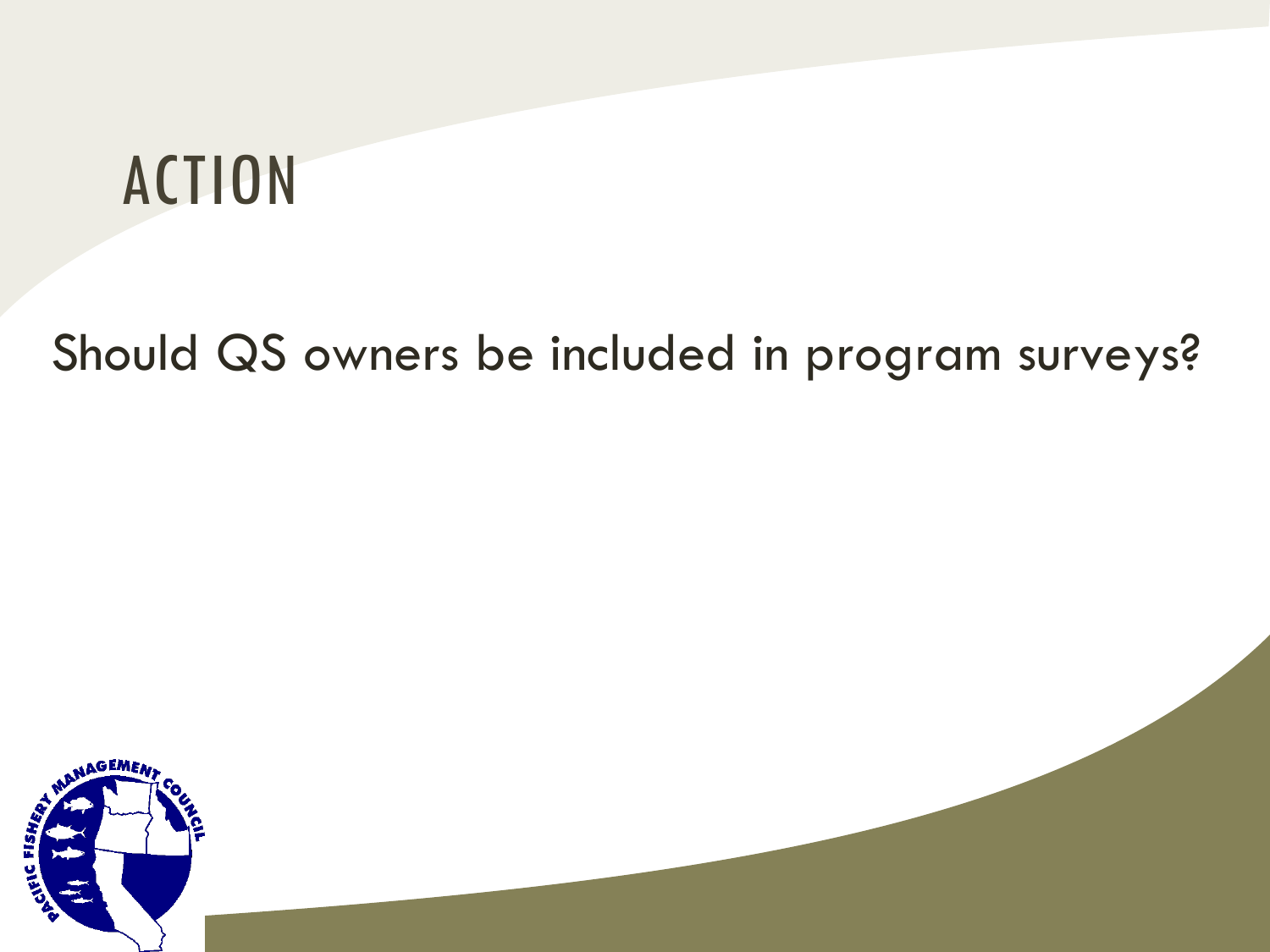## ANALYSIS

Improve information on

- Program performance
- New management measure analysis **Specifically** 
	- Profitability of fishing enterprises
	- **Participation status of QS owners**
	- Geographic distribution of revenues

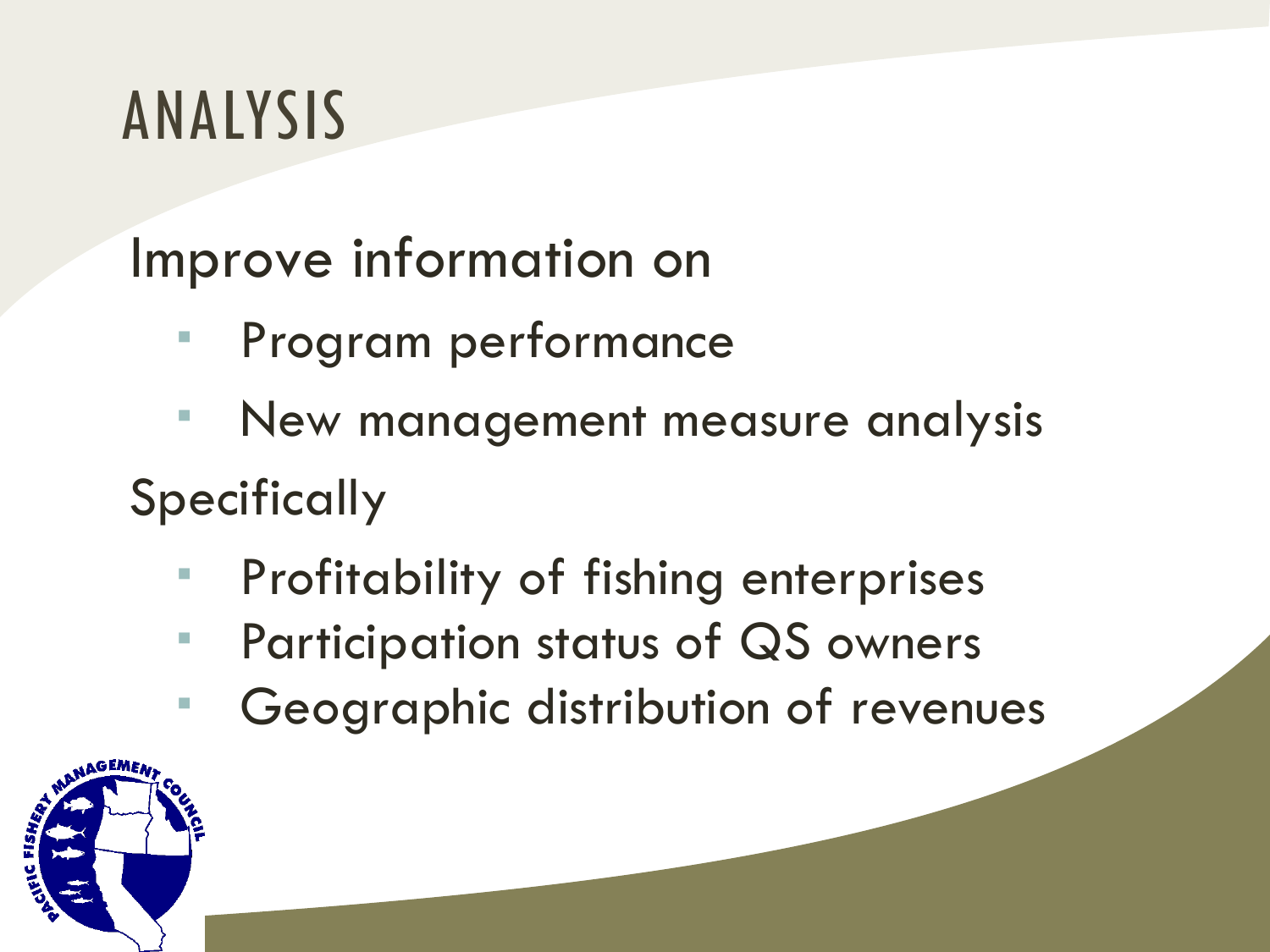# ANALYSIS: EXISTING COLLECTIONS

### Quota Transaction Data (QTD) v. Economic Data Collection (EDC)

 QTD – partially reported but provides per transaction data (market performance analysis)

 $EDC -$ 

- QP purchases (costs) are more fully reported but aggregated on an annual basis (profitability)
- Quota earnings from QP sales, less completely reported

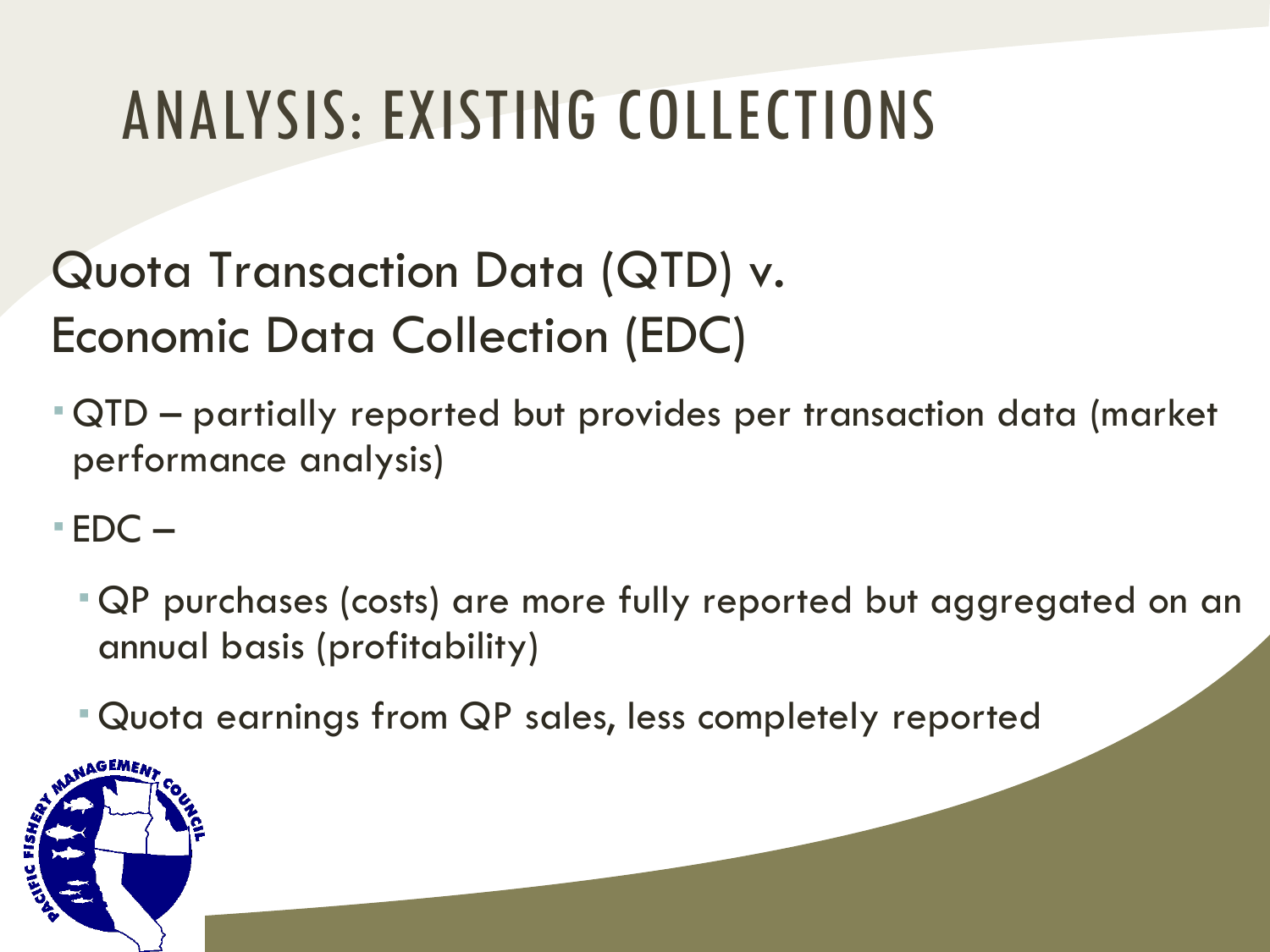## ANALYSIS: EXISTING COLLECTIONS - DATA

CIFIC FISHER

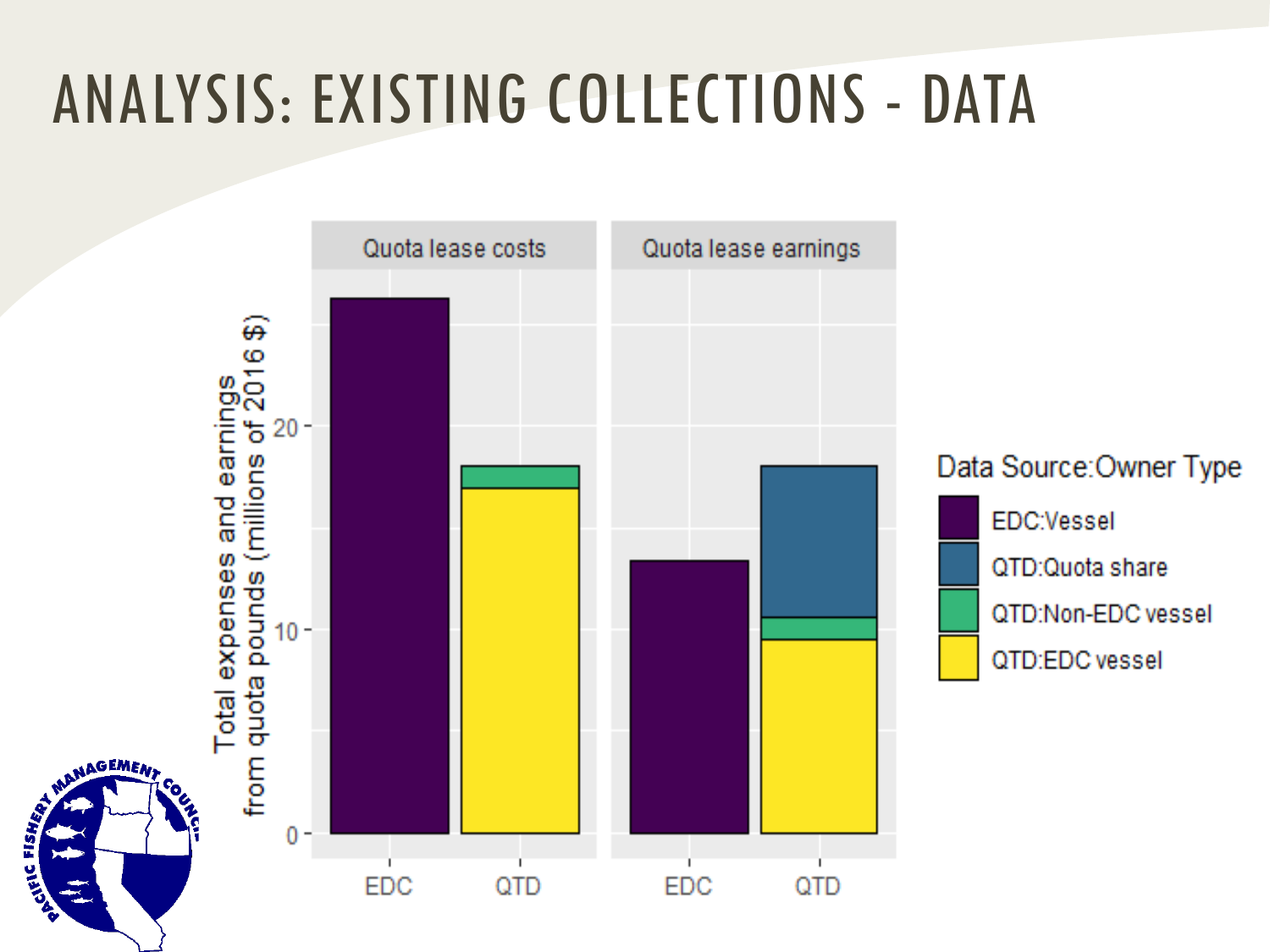## ANALYSIS: GAP WILL GROW

As QS owners sell their vessels but keep quota, gap between costs and earnings data will increase (purple bars)



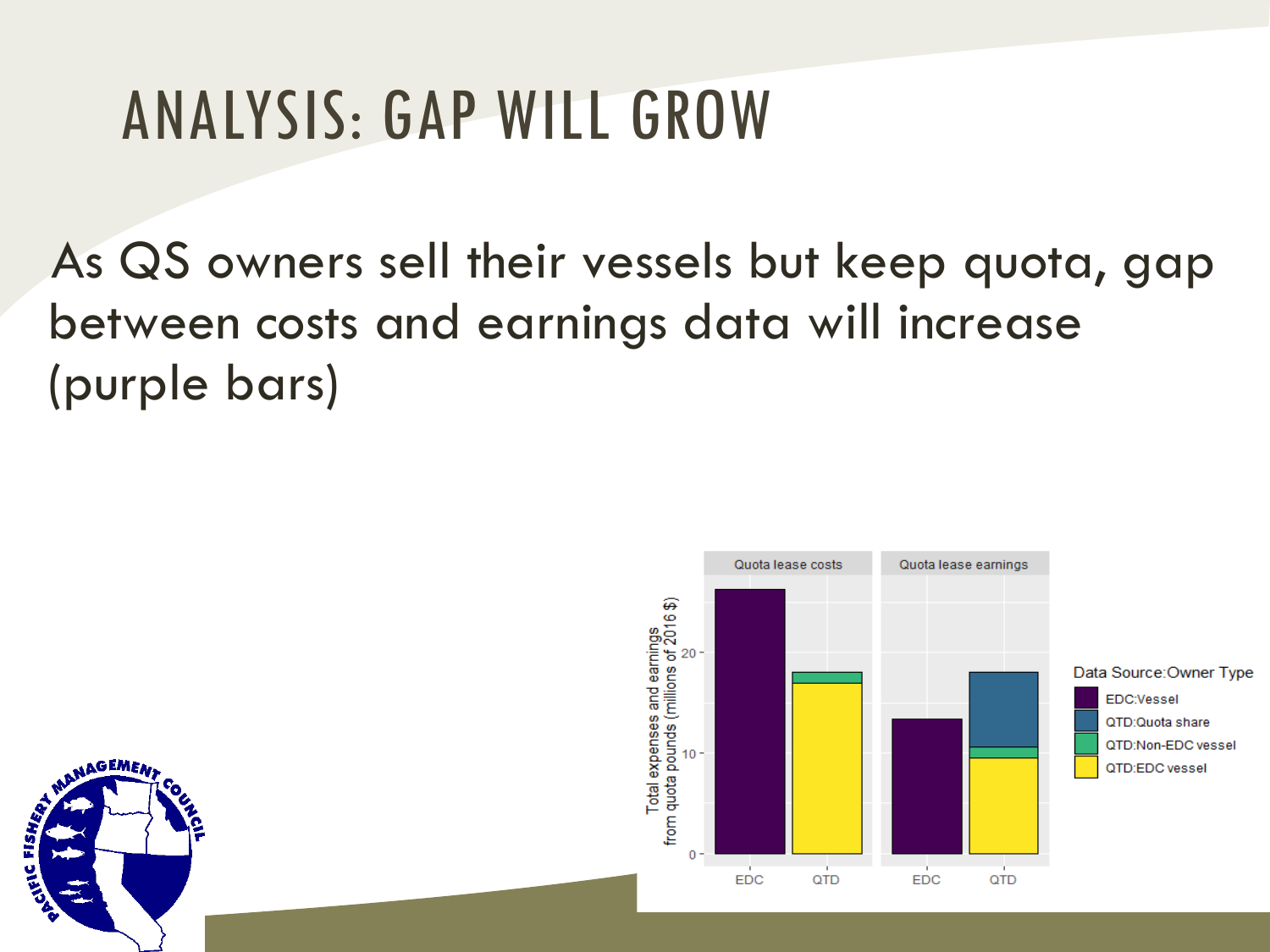## ANALYSIS: BETTER DISTRIBUTIONAL INFO

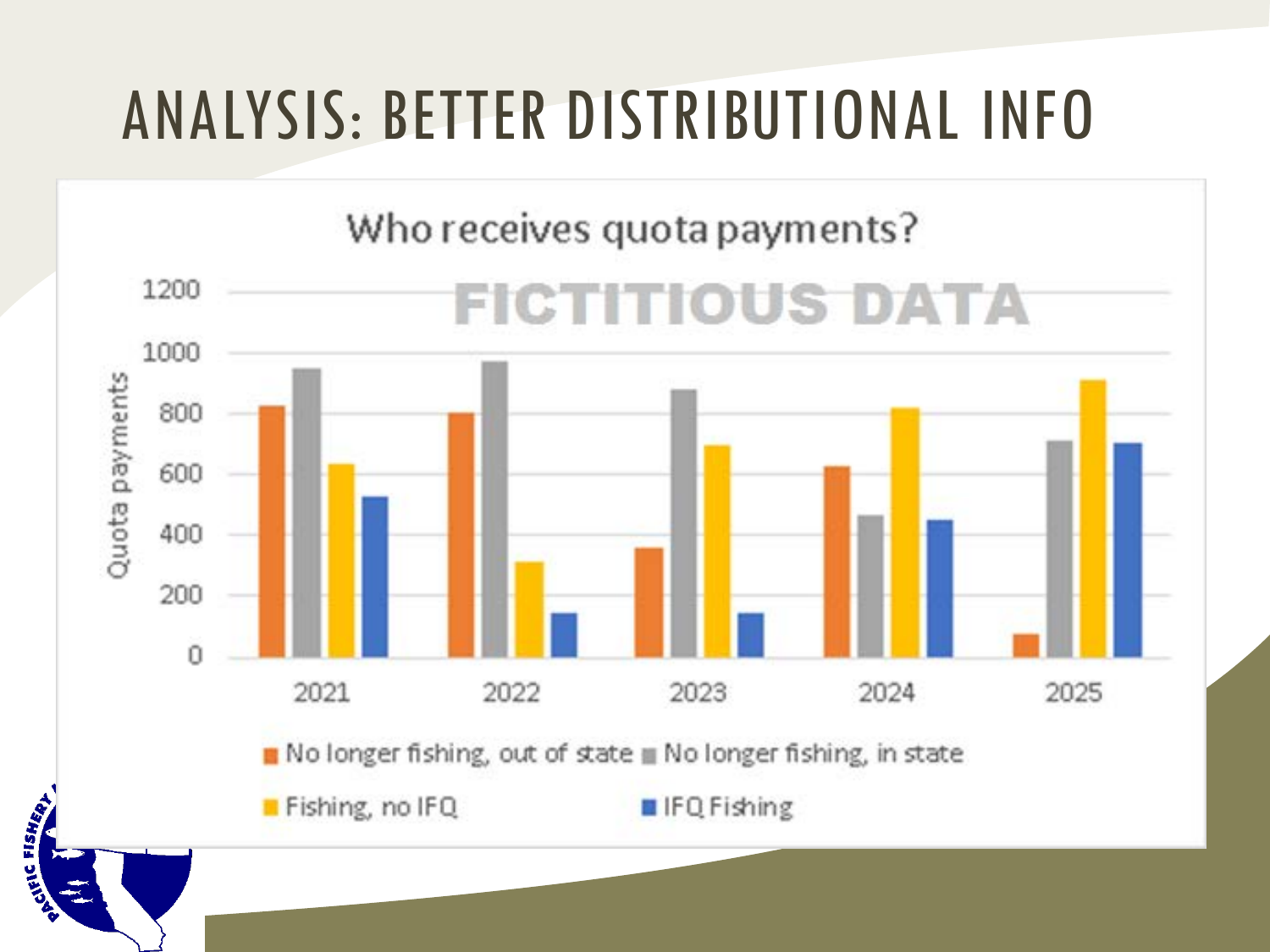## ANALYSIS: PAPERWORK BURDEN

Will depend on final set of questions

Best guess, an additional 1-2 hours